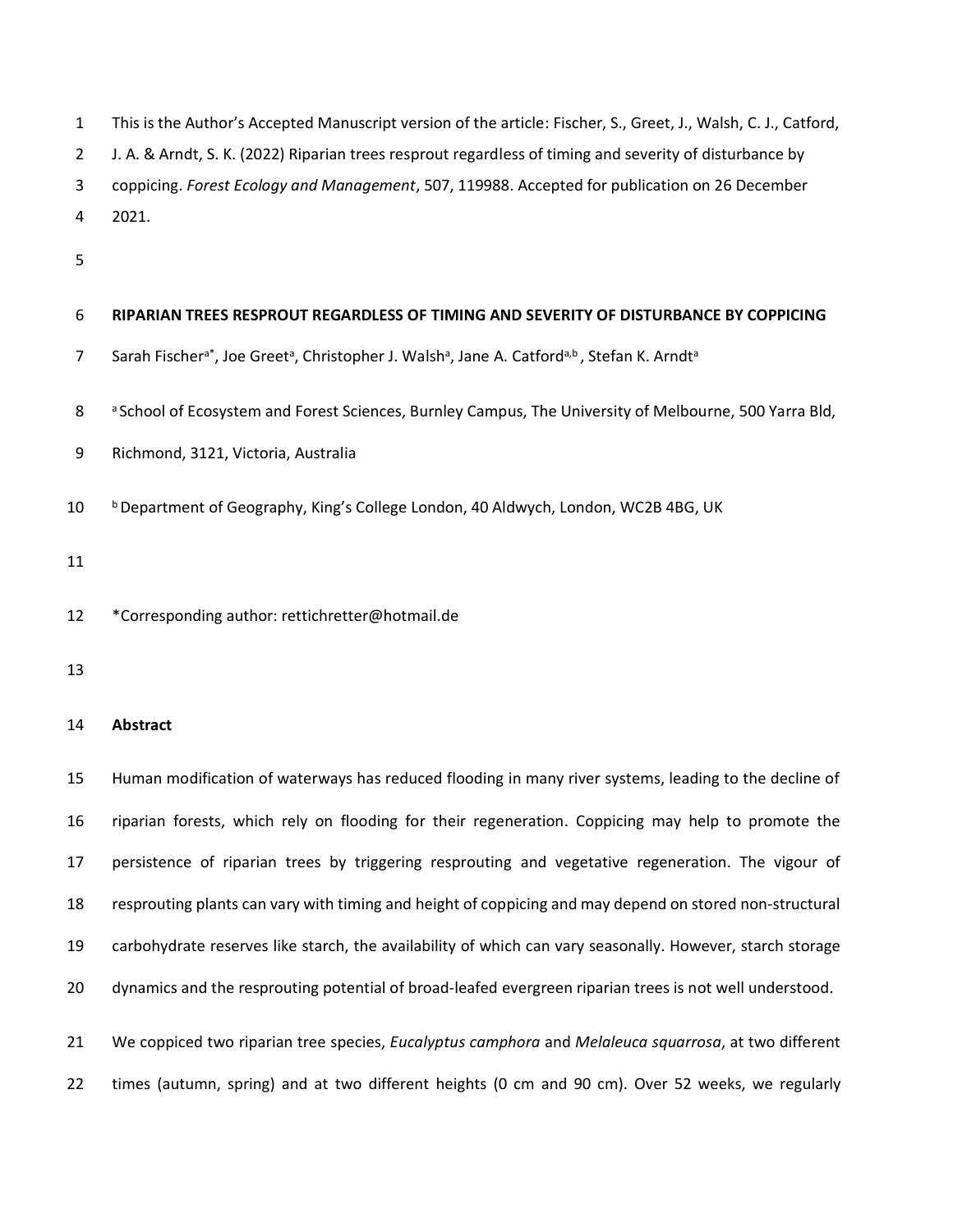quantified shoot growth and changes in the starch storage pool size, compared to uncoppiced control trees, in different tree organs (root and stem) and estimated the final shoot volume.

 The final shoot volume did not differ significantly between coppice treatments. Trees coppiced in autumn had a greater reliance on stored starch while they remained leafless (without shoots) over winter. Trees cut at 90 cm had more starch reserves due to remaining stems but also had higher biomass maintenance costs. Starch storage varied seasonally only in *E. camphora*, with starch concentrations in control trees increasing over winter and decreasing over summer.

 Although coppice timing and height affected use of stored starch, resprouting in our study species was not limited by starch availability - both species regenerated vegetatively to recover from physical disturbance. Thus, coppicing may be an efficient means to promote rejuvenation and persistence of tree species where site and tree condition are degraded and no longer support recruitment.

 **Key words:** forest restoration, non-structural carbohydrates, seasonality, shoot growth, tree felling, vegetative regeneration

## **Author declaration:**

 All authors conceived the study and developed the methodology. SF and JG conducted the fieldwork. SF conducted the lab work. SF, JG and CW analysed the data. SF wrote the main manuscript text; all other authors reviewed the manuscript and provided editorial advice.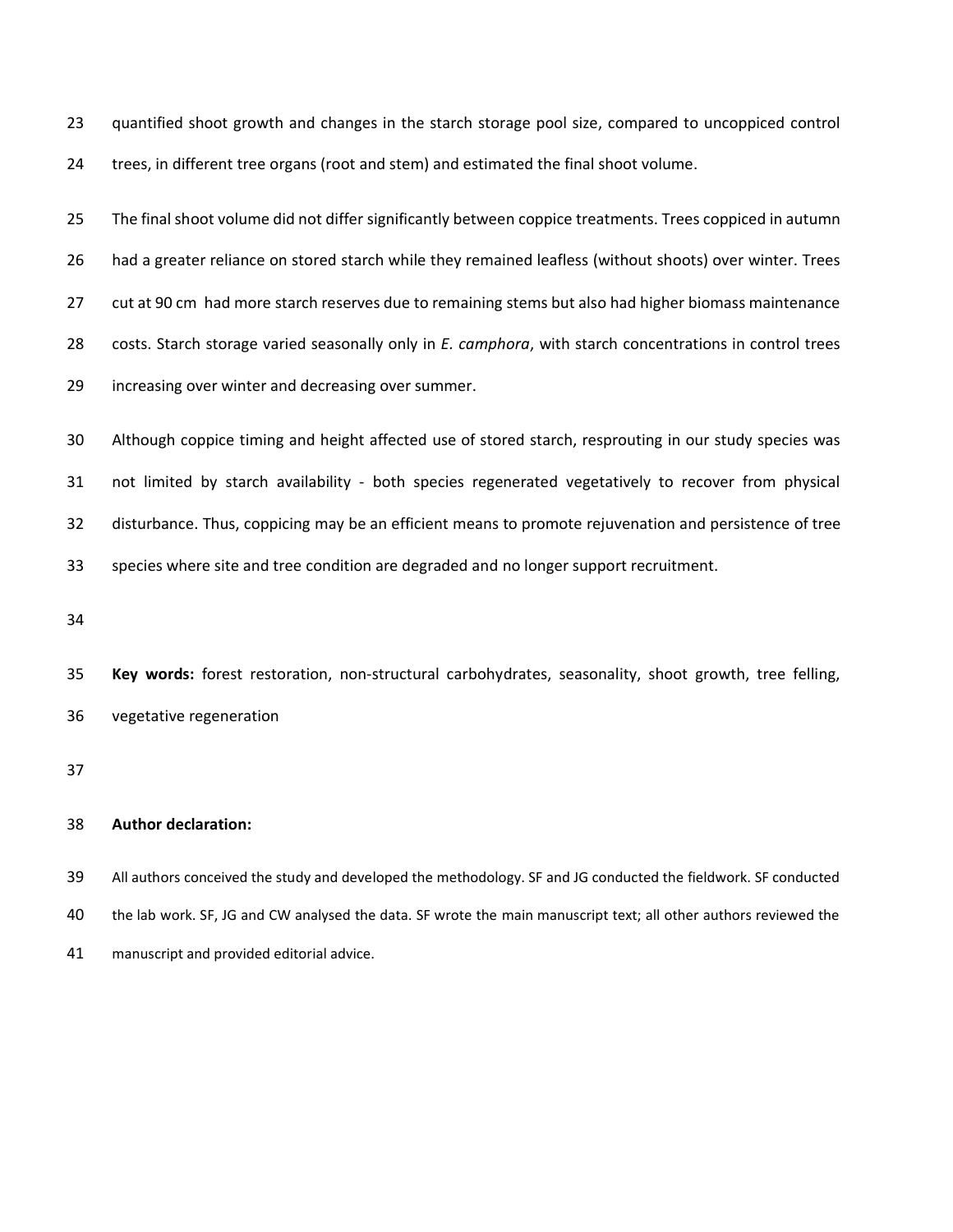### **1. Introduction**

 Poor or absent natural recruitment from seeds threatens the integrity of many forests (Dey *et al.*, 2019), including riparian forests. Forest restoration via planting can be slow and prone to failure due to high vulnerability of seedlings to environmental stress (Greet *et al.*, 2020a; Laub *et al.*, 2020). Vegetative regeneration (i.e. regeneration via resprouting) is an alternative means of regeneration, but many species require disturbance to initiate resprouting (Meier *et al.*, 2012). However, under increasing anthropogenic influence, disturbance regimes have changed substantially, and this is particularly true for riparian ecosystems (Kingsford, 2000; Tonkin *et al.*, 2018). Most of the world's rivers have been modified (e.g. through damming, water extraction or flow regulation) and many floodplains flood less frequently (Tonkin *et al.*, 2018; Grill *et al.*, 2019). Flood disturbance acts as a trigger for vegetative regeneration in riparian trees by causing stem leaning and tree injury which is typically followed by regrowth from resprouts, enabling tree rejuvenation and longevity (Fischer *et al.*, 2021a). As a consequence of reduced or absent flood disturbance riparian species may senesce and be gradually replaced by terrestrial vegetation communities (Tockner & Stanford, 2002; Greet *et al.*, 2013; Foard *et al.*, 2016).

 The initiation of vegetative regeneration via coppicing may help to promote the persistence of riparian species and maintain species composition and forest structure (e.g. canopy closure). During the procedure of coppicing, trees are, sometimes repeatedly, cut to stimulate sprout production from stumps or stems (Del Tredici, 2001). Coppicing has a long tradition in forest management and wood production, is presently of economic importance (e.g. in short-rotation plantations) and is also a relevant technique for conservation and restoration (Sjölund & Jump, 2013; Müllerova *et al.*, 2014; Spinelli *et al.*, 2017; Schweier *et al.*, 2019). Studies concerning tree resprouting potential are scarce for riparian ecosystems, especially those composed of broad-leafed, evergreen species in temperate climates. Resprouting has primarily been studied in response to fire but also in response to logging, hurricanes and landslides (Bellingham et al., 1996; Nzunda et al., 2007; Clarke et al., 2013; O'Hara et al., 2017). Investigations into the resprouting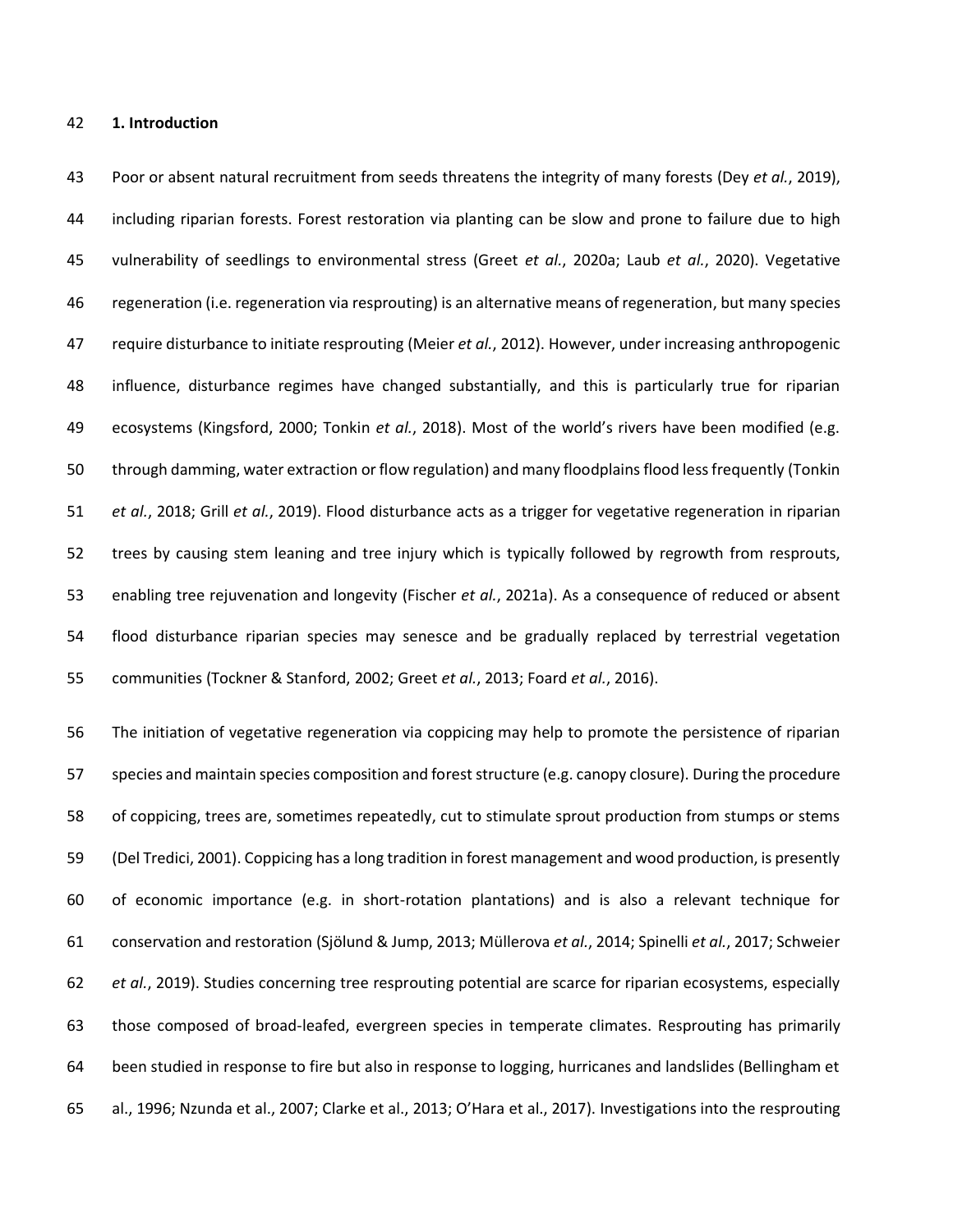responses of trees from different ecosystem types are needed to help refine our general knowledge of the resprouting trait, its diversity and the underlying mechanisms of resprouting. Given current and projected changes to disturbance regimes resulting from human-driven environmental change (Dale *et al.*, 2001; Sommerfeld *et al.*, 2018; O'Briain, 2019), increased understanding of resprouting is critically important as it is central to understanding forest dynamics, predicting vegetation changes and informing forest management (Pausas *et al.*, 2016; Stojanović *et al.*, 2017).

 A primary requirement for species survival and recovery after physical disturbance, including coppicing, is the ability to remobilize stored resources, mainly carbon in the form of non-structural carbohydrates (NSC), like starch (Bond & Midgley, 2001; Wildy & Pate, 2002; Klimešová & Klimeš, 2007). Carbon is a major building block of structural biomass required to form initial resprouts (Dietze *et al.*, 2014; Turnbull *et al.*, 2014). In addition, NSC serve as respiratory substrate from which energy can be released and used to maintain non-autotrophic tree components (e.g. roots and stems) while trees are leafless and thus, are unable to assimilate carbon via photosynthesis (Kozlowski, 1992; Chen *et al.*, 2017).

 The availability of stored NSC varies seasonally. The NSC pool is often depleted during sprouting, bud break, periods of rapid growth, reproduction or dormancy and replenished when growth declines while assimilation remains high (or when storage formation is prioritized over other functions) (Hoch *et al.*, 2003; Dietze *et al.*, 2014). Apart from phenological events, the occurrence of stress or disturbance causes a reliance on stored NSC for survival (Miller *et al.*, 2019; Miranda *et al.*, 2020). Therefore, resprouting may be driven by the interaction of seasonal dynamics of plant resource use and timing of disturbance (Peguero & Espelta, 2011), which is why coppice timing can influence the resprouting response. Timing will determine the environmental growth conditions (Wright & Clarke, 2007) and will regulate the time until resprouting is initiated and thus has implications for the period for which coppiced trees need to 88 draw on stored NSC during the recovery process.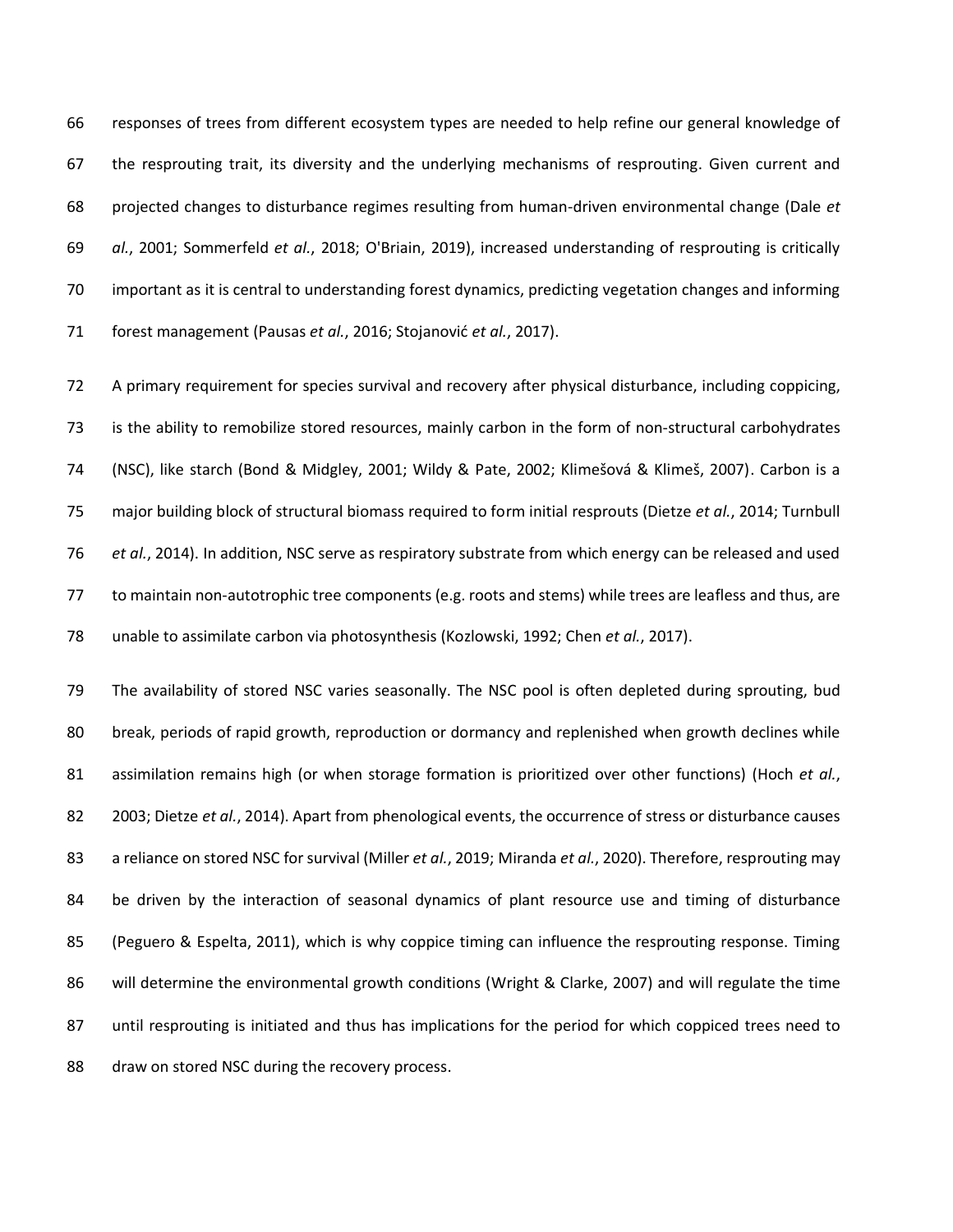Plant NSC pool size and dynamics differ between biomes depending on the seasonality or disturbance regime (Hoch *et al.*, 2003; Shibata *et al.*, 2016). Likewise, the NSC allocation among plant tissues depends on the type of disturbance and the tissues' disturbance resistance (Clarke *et al.*, 2013). For example, where disturbance is likely to kill above ground structures (e.g. severe fire), roots are often the primary NSC storage organ (Bell & Ojeda, 1999; Knox & Clarke, 2005). Where aboveground structures survive (e.g. in systems disturbed by wind or erosion) stems may be important storage organs to fuel regrowth (Myers & Kitajima, 2007; Nzunda *et al.*, 2008; Franklin *et al.*, 2010). However, remaining stems may also consume large proportions of stored NSC for their maintenance, especially while they are leafless (Smith *et al.*, 2018). Therefore, the disturbance severity or the copping height (i.e. the amount of remaining stem as a storage organ) may be an important determinant of the resprouting response.

 The seasonality of NSC storage pool size and the importance of different tree organs as storage pools for riparian trees is unclear (i.e. the availability and requirement to draw on stored NSC from roots or stems to recover from damage). Furthermore, individual tree characteristics (e.g. size or condition) or environmental factors (e.g. light availability) have been documented to cause variation in resprouting (Casals & Rios, 2018; Zhang *et al.*, 2021).

 Here we investigate resprouting response of temperate broad-leafed, evergreen riparian trees after artificial disturbance via coppicing (i.e. decapitation). We examine seasonal variability of resprouting and its dependency on stored NSC resources in the form of starch in above and belowground plant organs. Such knowledge will advance ecological understanding of resprouting and yield information on best practice for coppicing (i.e. timing and height of cutting). Specifically, we ask: 1) does timing (cut season) and severity (cut height) of coppicing influence recovery and resprouting (i.e shoot production and availability of stored starch in roots and shoots); 2) does resprouting depend on stored starch resources.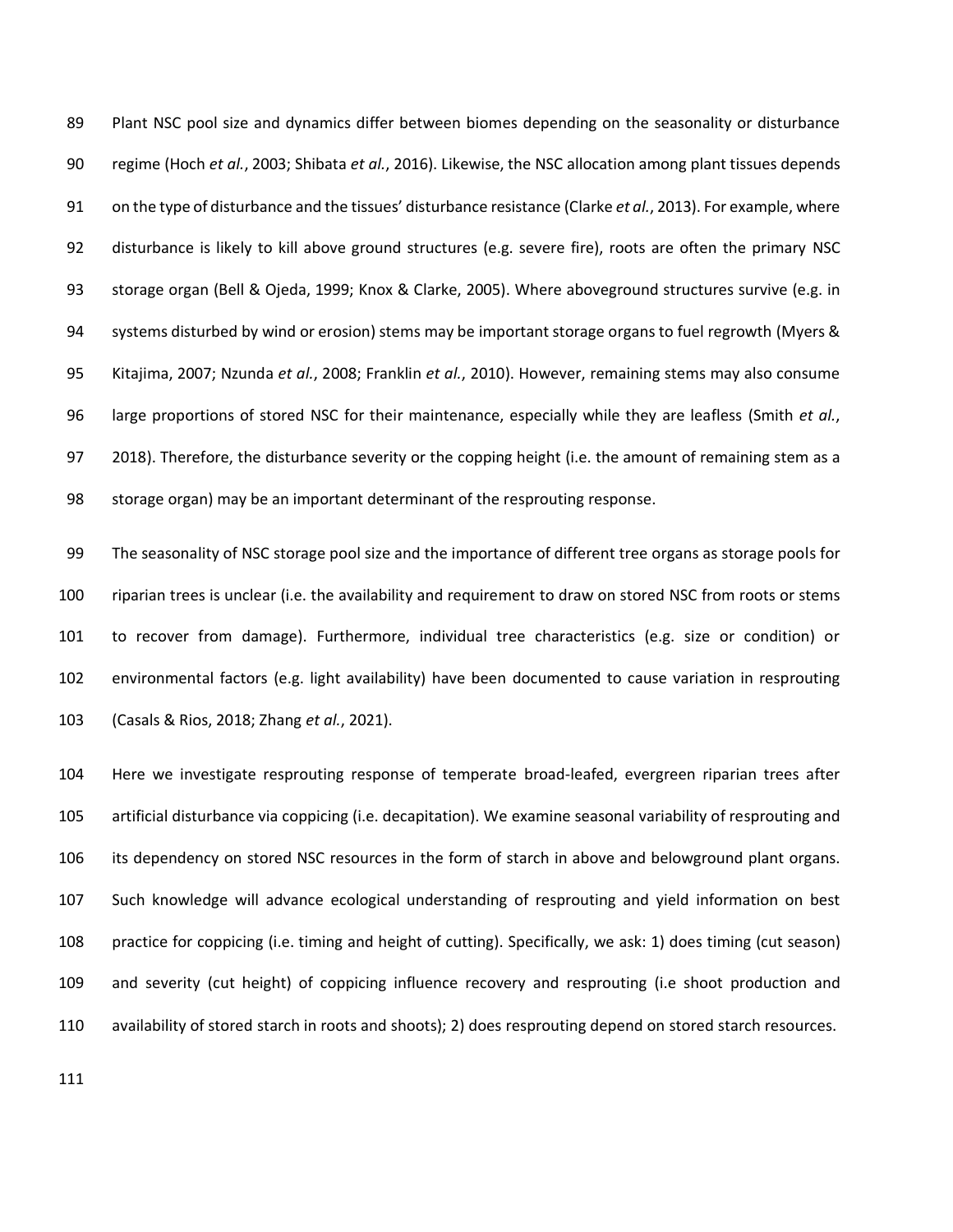# **2. Methods**

# *Study site and study species*



<span id="page-5-0"></span> *Figure 1 Map of the location of the coppiced trees within the Yellingbo Nature Conservation Reserve (YNCR, green polygon). Inset maps show the location of the reserve (green star) in relation to Victoria, Australia.*

118 Our study was undertaken within the Yellingbo Nature Conservation Reserve located ~50 km east of Melbourne, Australia (37°50′ S 145°29′ E, ~110 m above sea level, [Figure 1\)](#page-5-0). The area has a cool temperate climate, experiences mean daily maximum temperatures of 13.6 °C in winter and 25.6 °C in summer and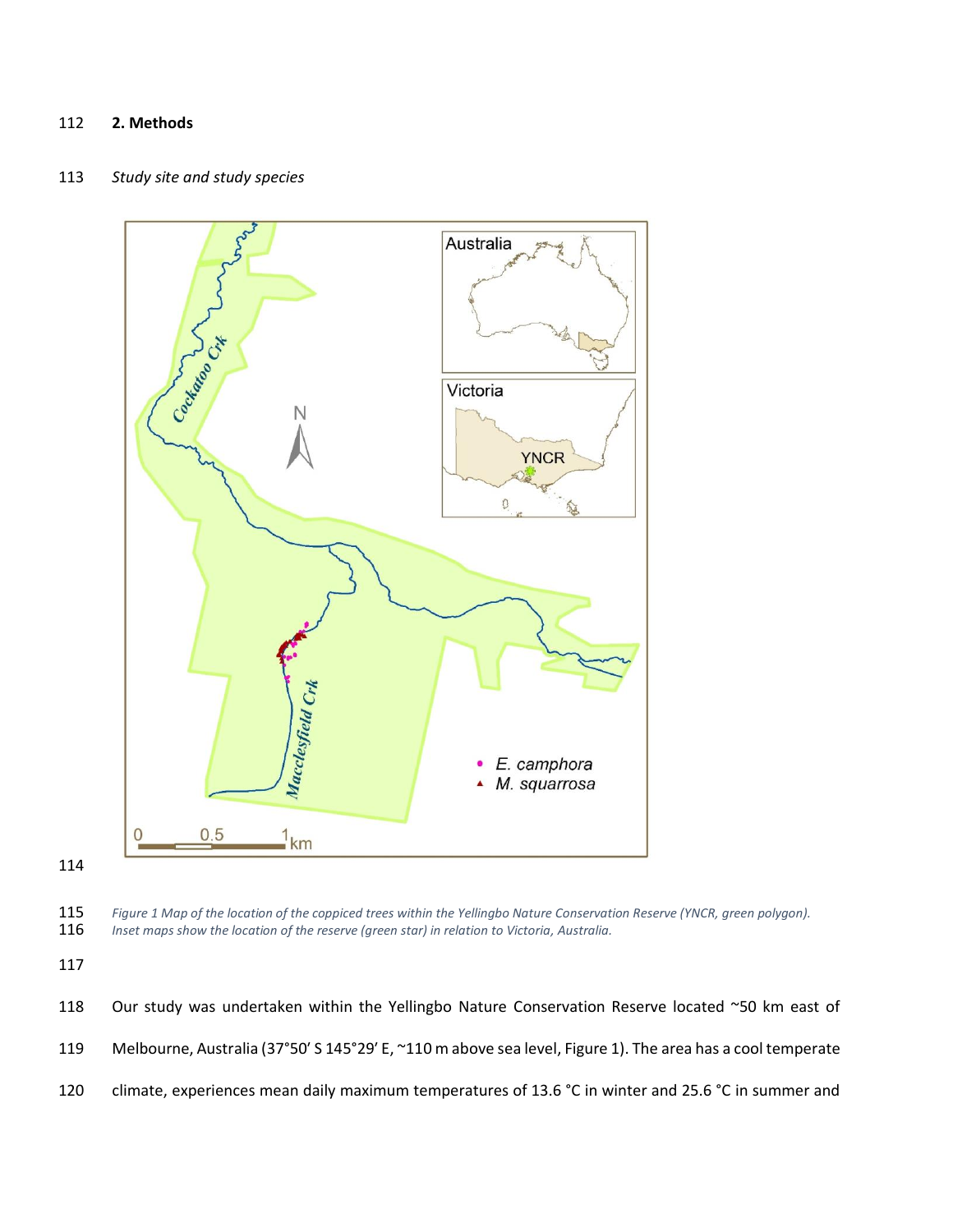receives ~1100 mm of rainfall annually. The reserve contains seasonally inundated riparian zones populated by threatened 'Sedge-rich *Eucalyptus camphora* swamp forest'. The structure of this vegetation community varies from open forest to woodland (canopy height 6–25 m) and features shrub thickets and a dense understorey comprising sedges, rushes, grasses and forbs (Turner, 2003). Tree mortality, deteriorating tree condition and an absence of natural regeneration has resulted in the local decline of this globally unique vegetation community (Turner, 2003). This degradation is, at least in part, attributable to reduced flooding as a result of past human modification of local watercourses, drainage and levee bank construction (Greet, 2016; Harley, 2016)*.* Forest restoration efforts are being undertaken within the reserve as the last wild lowland population of the critically endangered Leadbeater's possum (*Gymnobelideus leadbeateri*) is found within Yellingbo (Harley, 2016).





<span id="page-6-0"></span> *Figure 2 E. camphora (top row) and M. squrrosa (bottom row) stands in which coppicing was undertaken (A, D) and examples of resprouting high coppice trees (B, E) and low coppice trees (C, F), photographed in late spring.*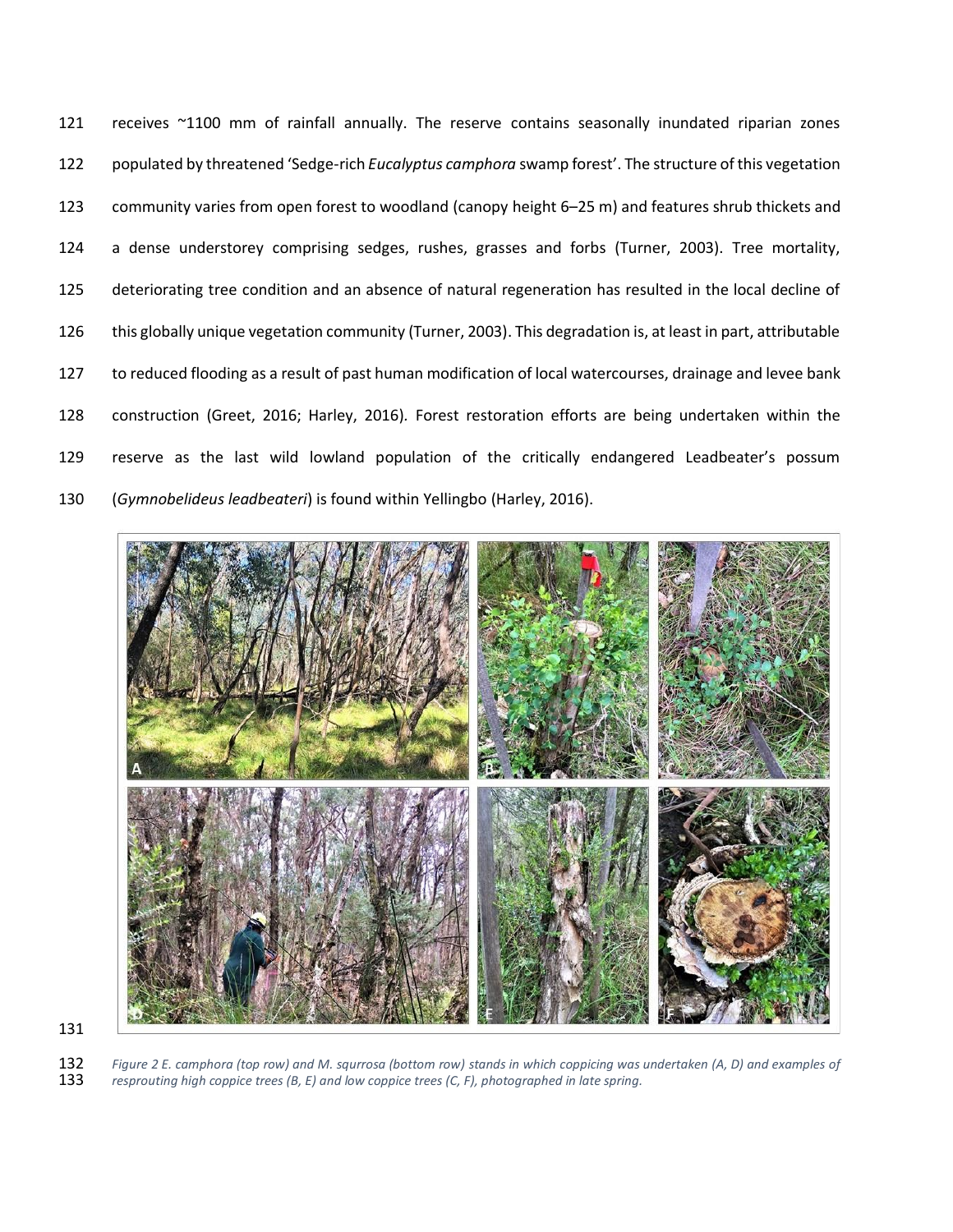Our experiment was set up on the Macclesfield creek floodplain [\(Figure 1\)](#page-5-0). Owing to poor condition and growth form (i.e. small, upright, slender stems, [Figure 2](#page-6-0) A, D) the present vegetation structure consisting of mostly even-aged trees does not support Leadbeater's Possum foraging, moving and nesting (Greet *et al.*, 2020b). Coppicing is a potential yet untested means to arrest further riparian swamp forest degradation and promote its recovery. Our two study species are broad-leafed, evergreen, flood-tolerant, woody species, pivotal to the overall physical structure of these swamp forests. *Eucalyptus camphora*  R.T.Baker is the sole canopy species in this vegetation community. *Melaleuca squarrosa* Donn. ex Sm. (together with *Leptospermum lanigerum* (Aiton) Sm.) dominates the midstorey.

#### *Tree selection*

 Trees selected for the experiment were scattered over the Macclesfield creek floodplain over an area of ca. 2.4 ha so we could avoid clearing a larger forest patch [\(Figure 1\)](#page-5-0). All trees were single-stemmed. *E. camphora* had a mean diameter at breast height (DBH) of 11 cm (range 8–16 cm) and *M. squarrosa* had a mean DBH of 9 cm (range 7–14 cm). Only subdominant trees were chosen for coppicing to prevent substantial alteration of the canopy cover and therefore microclimate and light conditions at the tree locations. Prior to the start of the experiment we assessed crown vigour, a proxy for tree condition, by visually estimating the proportion of the potential crown supporting live foliage to the nearest 5% (Cunningham *et al.*, 2007; Salter *et al.*, 2010). The mean crown vigor of the experimental trees was 50% (range 30–70%) for both species.

### *Experimental treatments*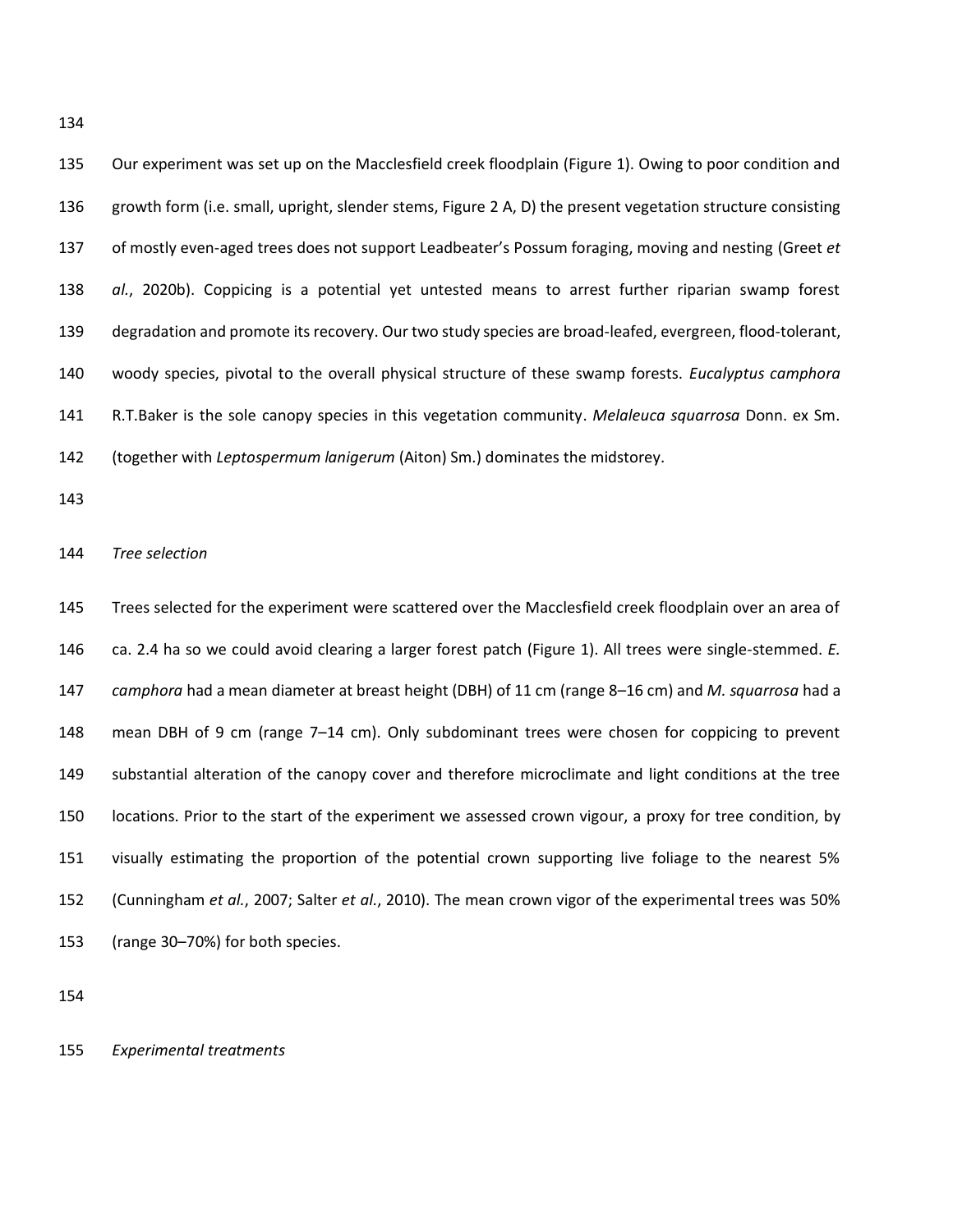We applied five treatments to 8 replicate trees per treatment of *E. camphora* and *M. squarrosa*: two different cutting heights, two different cutting seasons [high autumn, low autumn, high spring, low spring] and no cutting [control]. All coppice trees were randomly allocated to the four different coppice treatments. Out of a total of 40 trees per species, 16 were cut at ground level (low) and 16 at height of 160 ~90 cm (high) using a chain saw [\(Figure 2](#page-6-0) B, C, E, F). Half of these low and high coppiced trees were cut in May 2018 (autumn) and the other half in October 2018 (spring). The remaining 8 trees per species were left uncut as controls. To prevent browsing of emerging sprouts, all coppiced plants were guarded with cylindrical guards ~90 cm in diameter and 1.8 m high made from chicken wire (5-cm mesh).

#### *Sampling protocol*

#### *Sprout measurements*

 We regularly checked stumps for the onset of resprouting. Once the first shoots emerged (in week 19 of the experiment in trees coppiced in autumn), the regrowth of shoots on all trees was monitored for one growing season from October 2018 to June 2019. In weeks 19, 22, 26, 28, 32, 35, 49 and 52 of the experiment we measured the length of the five longest resprouting shoots on each stump and calculated the mean resprout length at each week (Spinelli *et al.*, 2017). At the conclusion of the experiment (52 weeks after first trees were coppiced in autumn) we also counted all living and dead shoots for each stump and estimated shoot volume as a proxy of differences in shoot biomass between treatments. The experimentally coppiced trees should improve the vegetation structure and habitat quality in the Yellingbo Nature Conservation Reserve in the long term, thus, we were unable to perform a final, destructive harvest for measuring shoot biomass. Hence, we measured the length and diameter at stem base of the five longest shoots, which are a good indicator of coppice shoot biomass (Matula *et al.*, 2015).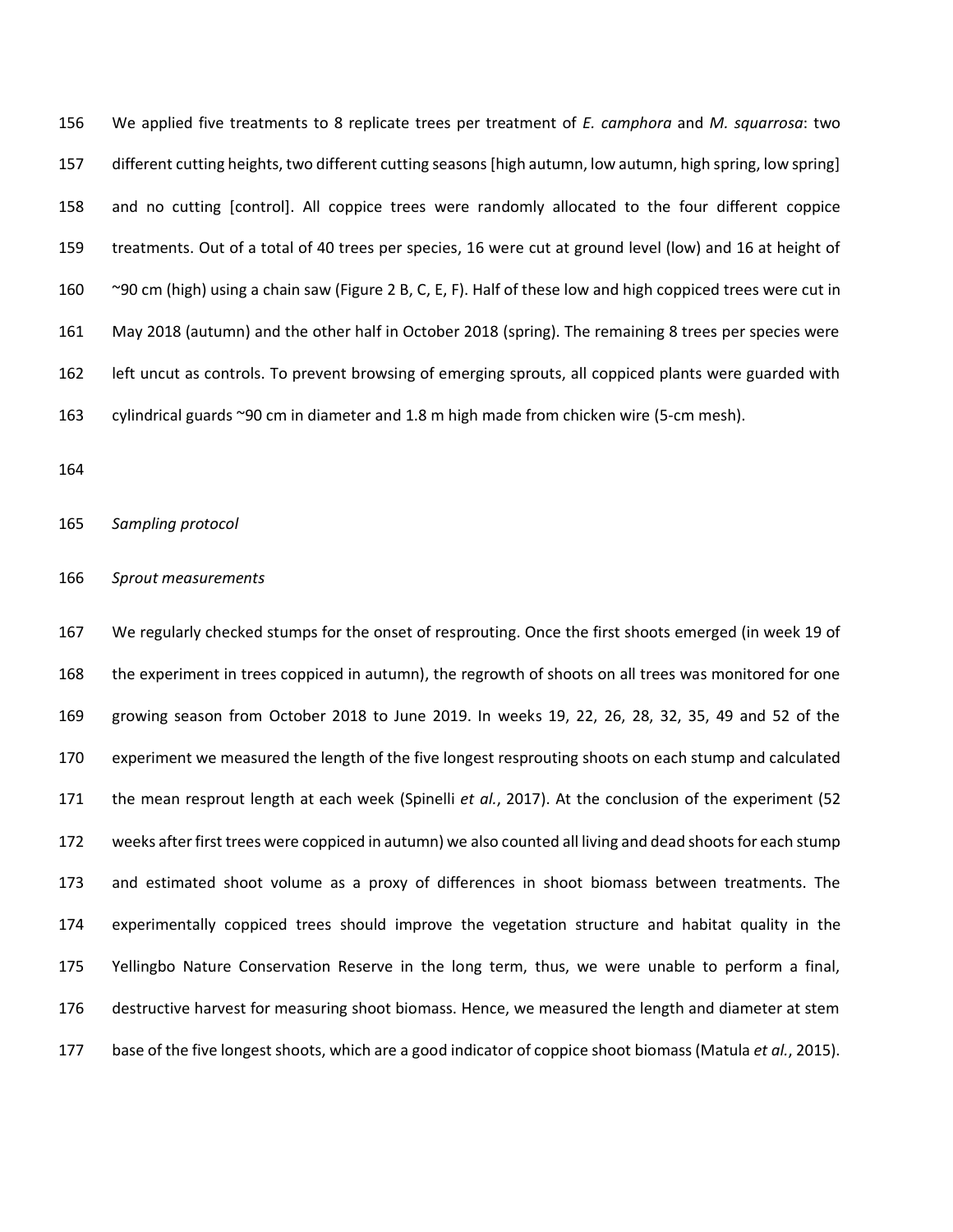Assuming a cone geometry for the shoots we used length and diameter measurements to calculate their 179 volume ( $r^2 \times \pi \times$  length/3).

 Shoot growth can be influenced by light reaching the stump (Pelc *et al.*, 2011; Casals & Rios, 2018). To account for different light availability during resprouting we estimated canopy openness for each stump using hemispherical photography and image analysis. The photographs were taken on top of each stump after trees had been cut and as such comprised shading by understory vegetation as well as the canopy. The mean canopy openness was 27% (range 20–42%) for *E. camphora* and 26% (range 19–36%) for *M. squarrosa*.

## *Tissue sampling*

 We sampled tissue from roots and stems (potential storage organs) to assess the carbon pool dynamics following coppicing and during resprouting. Samples were taken four times: 1) in late autumn (early June 2018) prior to coppicing; 2) in spring (mid October 2018) when autumn coppice were still leafless and prior to spring coppicing; 3) in early summer (mid December 2018) after shoots emerged from both autumn and spring coppiced trees; and 4) in late autumn (early June 2019) at the end of the growing season when shoots were expanded. This sampling schedule corresponds to week 0 (autumn and control trees only), 19, 28 and 52 of the experiment. We assumed no differences in carbon pools between control and spring coppice trees in week 0 and thus only sampled control and autumn coppice trees at that time. Owing to the feasibility of the experiment and to reduce variability, we repeatedly sampled the same individuals. Stem wood was sampled on high coppice and control trees after removing the bark by drilling with a 4.5-mm drill 35 mm into the wood at a height of ~75 cm from two opposing sides (north and south) and collecting the shavings. Root samples were taken on all trees by digging out a part of the root system close to the stem and collecting tissue with the drill in the same manner. The drill was cleaned with a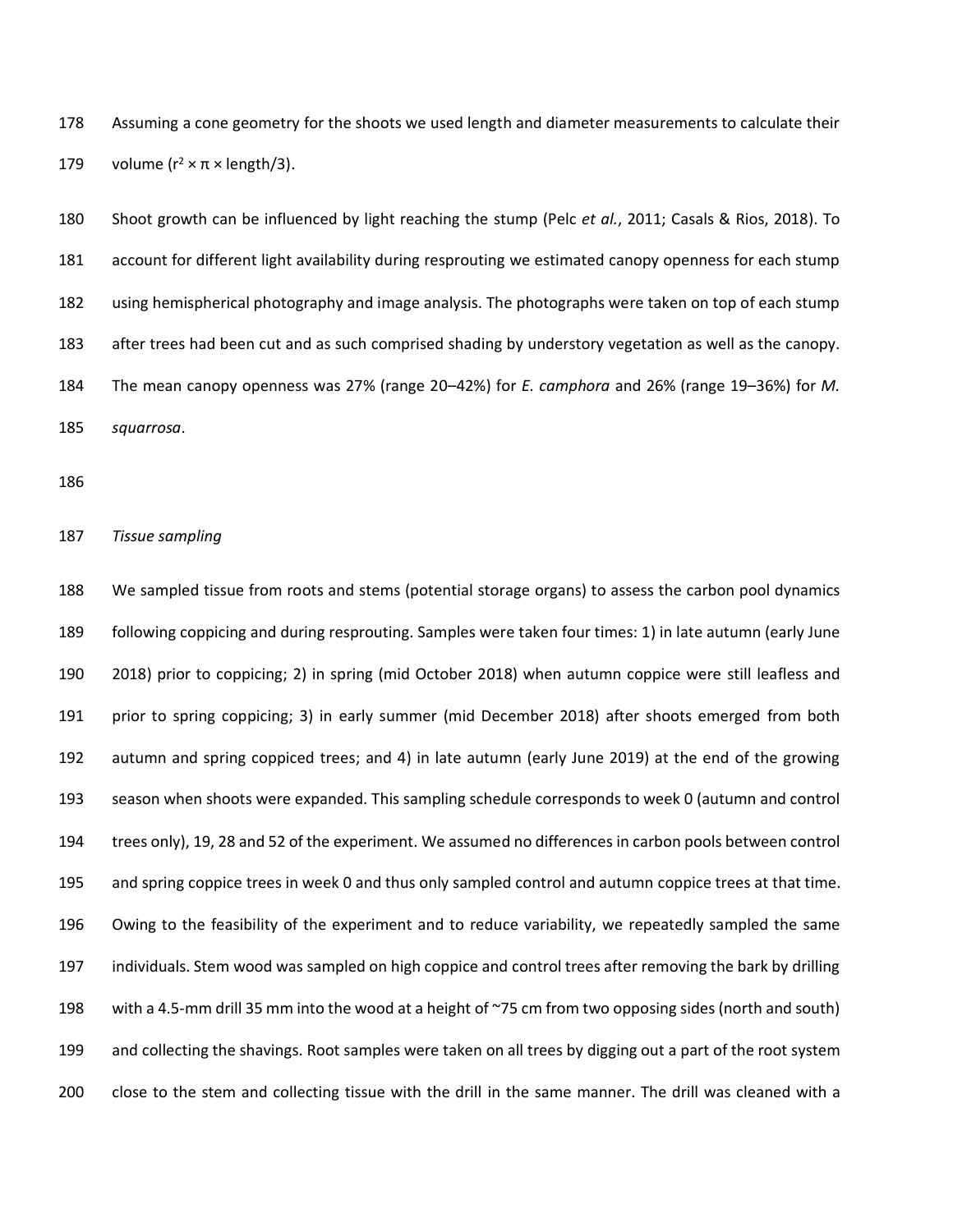sterilized cloth between samples. All tissues were immersed in liquid nitrogen directly after harvest and 202 subsequently kept at -80 °C until further processing to prevent enzymatic degradation of carbohydrates. After being microwaved at 800 W for three minutes tissue samples were dried and ground to fine powder using a bead mill (TissueLyser II, Qiagen, Hilden, Germany).

## *Chemical analysis*

 Starch is the main non-structural carbohydrate compound from which carbon is remobilized to enable resprouting (Smith *et al.*, 2018). Thus, we focused on tissue starch concentration to relate resprouting response to carbon storage. Starch was extracted and quantified following a modified version of Arndt *et al.* (2008), described in Smith *et al.* (2018). Samples were washed with ethanol to remove soluble sugars and then dried before being incubated with α-amylase (Sigma A4551, Castle Hill, Australia) and amyloglucosidase (Sigma 10,115) to enzymatically convert starch into glucose molecules. Subsequently, sample solution was incubated with hexokinase and glucose 6-phosphate dehydrogenase (Sigma G3293) to convert glucose into glucose 6-phosphate and into 6-phosphogluconate. In the latter reaction oxidized NAD (nicotinamide adenine dinucleotide) is reduced to NADH. The resulting change in absorbance at 340 nm is equivalent to the glucose concentration in the sample and was measured using a microplate spectrophotometer (Multiskan GO, Thermo Fisher Scientific, Melbourne, Australia). We used a standard curve (derived for each microplate) to calculate sample glucose concentration and expressed it as mg per 219 g dry weight. Each plate also included an internal lab starch standard to check for consistency of enzymatic activity (Smith *et al.*, 2018).

*Statistical analysis*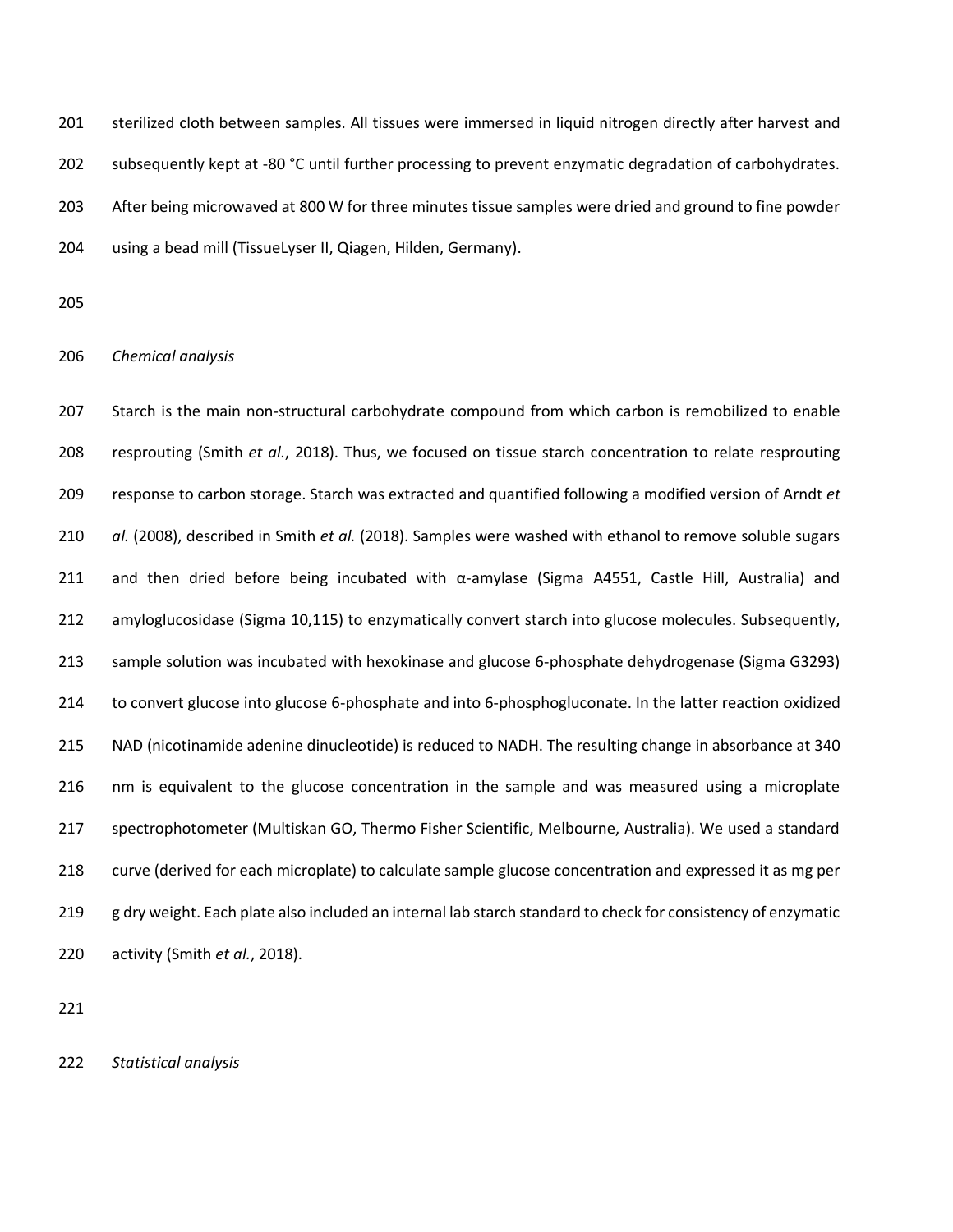We performed statistical analysis for each species separately.

 Firstly, we evaluated if resprouting response (shoot growth, shoot number, shoot volume) differed between treatments (Q1). Using the *lme4* package (Bates *et al.*, 2015), we fitted gaussian linear mixed 226 effect models to assess the difference in shoot length between treatments and over time (shoot growth). The interaction between cut height, cut season and time (week of experiment) were modelled as fixed factors and tree was included as random factor. Further, we fitted two simple linear models to test for differences in the final shoot number and the final shoot volume, respectively, between cut-height and 230 cut-season treatments. Shoot volume (cm<sup>3</sup>) was  $ln(x + 1)$  transformed and shoot number was  $ln(x + 10)$  transformed to meet model assumptions of normality of residuals. Post-hoc contrasts between treatments were performed with a Tukey correction for multiple comparisons using the *emmeans* package (Lenth, 2021). Since there was no interaction between cut height and cut season (high autumn, low autumn, high spring, low spring) in any model, we assessed the difference in shoot growth, shoot number and shoot volume between cut height (low, high) and cut season (autumn, spring) separately.

 We performed additional regression analysis to test the effect of coppicing treatment on starch concentration in different tree organs (root and stem) (Q1). Using the *glmmTMB* package (Brooks *et al.*, 2017), we fitted generalized linear mixed models separately for roots and stems to assess differences in starch concentration between treatments and over time. A single treatment effect with five levels (low- autumn, low-spring, high-autumn, high-spring, and control) was used instead of separate height and 241 season effects because there was only a single control treatment that was not crossed with height and season treatments. All starch concentrations were square-root transformed to meet model assumptions. Treatment and its interaction with time (week of experiment) were modelled as fixed factors and tree was included as random factor. Only weeks 19, 28 and 52 were included in the models where data was available for all five treatments (starch concentrations in week 0 were only measured in autumn coppice and control trees). Surprisingly, by visual assessment, starch concentrations in *E. camphora* stems differed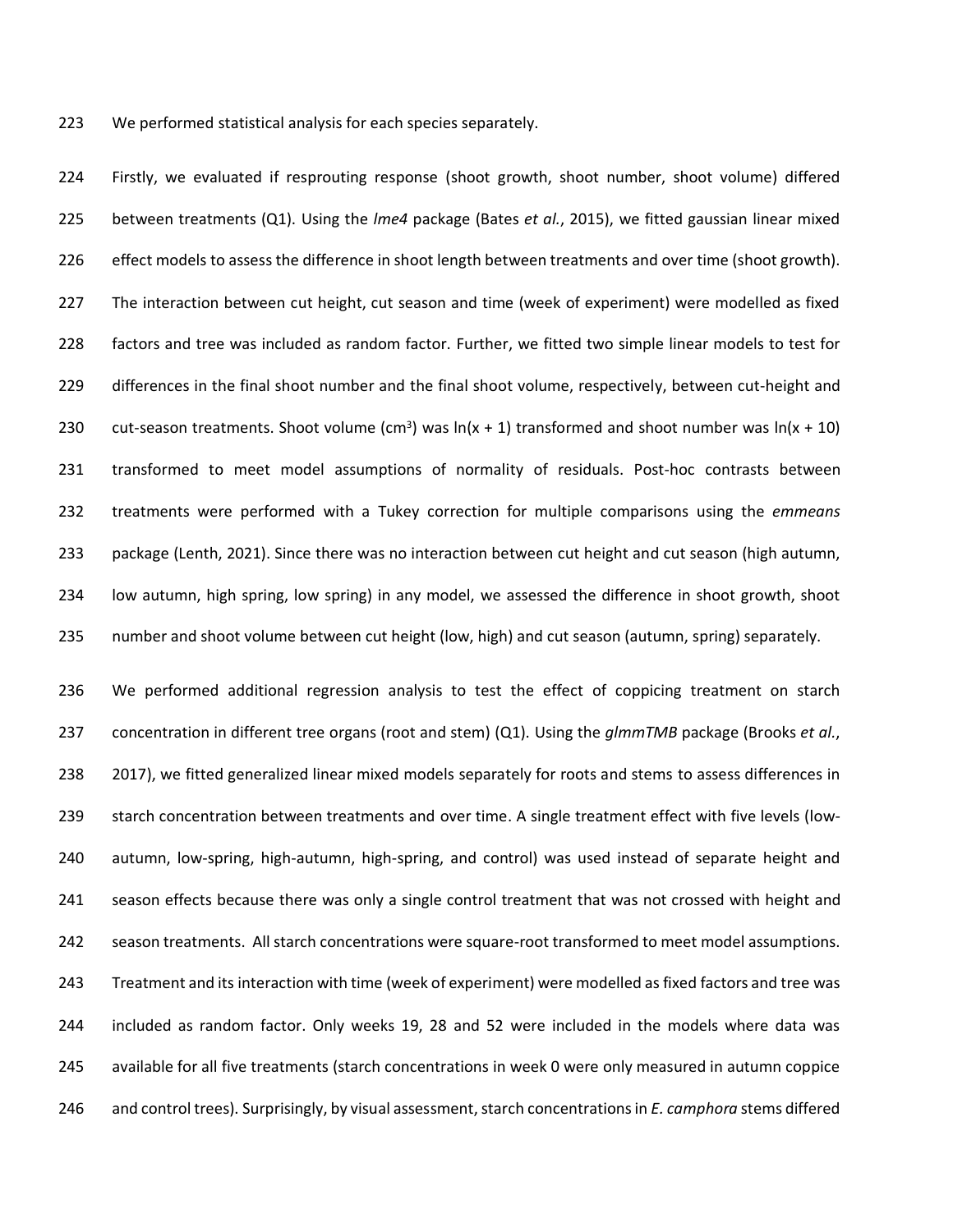in week 0 between the control and high autumn coppice trees [\(Figure 3](#page-14-0) C). Therefore, we fitted one additional model including all experimental weeks (0, 19, 28, 52) and control and high autumn coppice treatment to assess whether the initial differences between stem starch concentrations were significant, but they were not. Post-hoc contrasts between treatments were performed using the *emmeans* package (Lenth, 2021).

 We tested if starch concentrations at the start of resprouting (week 19) and after resprouting (week 52) were related to final shoot volume (Q2). Therefore, we fitted simple linear models (separately for each tree organ) with starch concentration in week 19 and in week 52, respectively, as the predictor variable and shoot volume as the response variable. Treatment was initially included as an interaction term but was removed as the interaction between treatment and starch concentration was not significant. Shoot 257 volume (cm<sup>3</sup>) was ln(x + 1) transformed and starch concentrations were square root transformed to reduce leverage of high values, and to be consistent with earlier analyses.

 Finally, we tested if tree size, tree condition and light availability influenced coppice resprouting (Q2), as tree factors and growth conditions may affect resprouting. To do this, we fitted general linear models with crown extent, DBH and canopy openness as predictor variables and shoot volume (ln(x+1) transformed) as the response variable.

 All statistical analysis was performed in R version 3.5.0. (R Development Core Team, 2018). Differences were inferred if P < 0.05.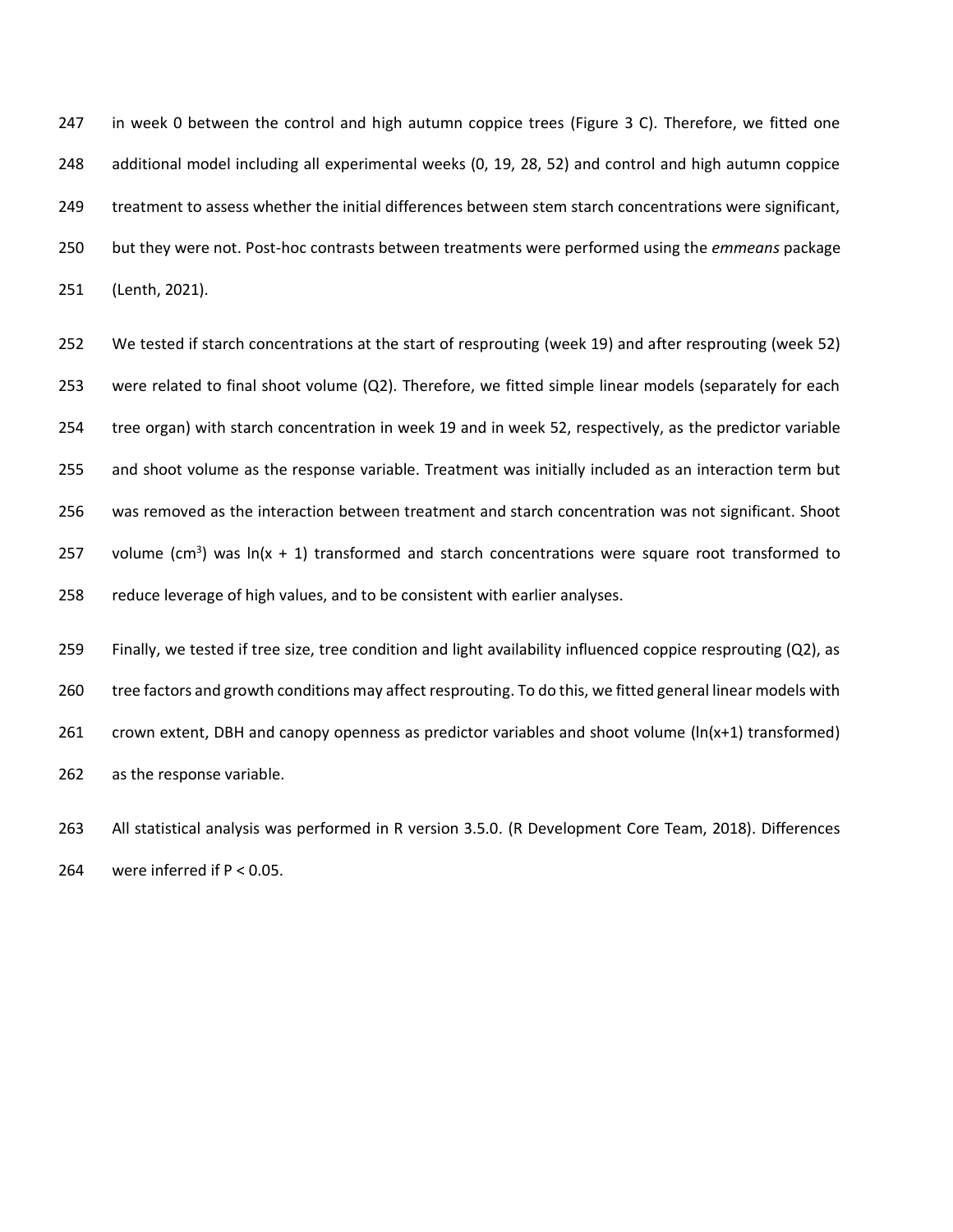### **3. Results**

#### *Treatment effects on resprouting (Q1)*

*Shoot production*

 All 64 coppiced trees except one *M. squarrosa* tree in the low autumn treatment resprouted. For both 269 species, autumn coppice remained leafless for ~19 weeks before resprouting and shoots became readily apparent shortly after the spring coppice treatment was applied (Week 22). Spring coppice resprouted in 3–6 weeks (Week 26-28).

 In *E. camphora* spring coppice shoots grew faster than those of trees coppiced in autumn. Shoot lengths were significantly longer in autumn coppice trees than in spring coppice trees in weeks 26 (mean shoot 274 length  $\pm$  SE of 36  $\pm$  5 cm versus 5  $\pm$  1 cm) and week 28 (mean shoot length of 46  $\pm$  7 cm versus 23  $\pm$  4 cm), but not thereafter [\(Figure 3](#page-14-0) A, Appendix 1 Table A1). Shoot growth did not differ between high and low coppice at any time in *E. camphora* (Appendix 1 Table A1).

 In *M. squarrosa* autumn coppice trees had longer shoots than spring coppice trees from week 26 onward (autumn shoots were 9–19 cm longer than spring shoots) [\(Figure 3](#page-14-0) B, Appendix 1 Table A1). This difference between autumn and spring coppice was significant in weeks 26, 28, 32, 35 and 52 but not in week 49 (Appendix 1 Table A1). *M. squarrosa* shoots of high coppice were significantly longer than those of low 281 coppice in the later weeks (mean shoot length of  $65 \pm 6$  cm versus 54  $\pm$  7 cm in week 49 and mean shoot length of 66 ± 5 cm versus 54 ± 5 cm in week 52). In both species, resprout growth slowed in all treatments after week 35.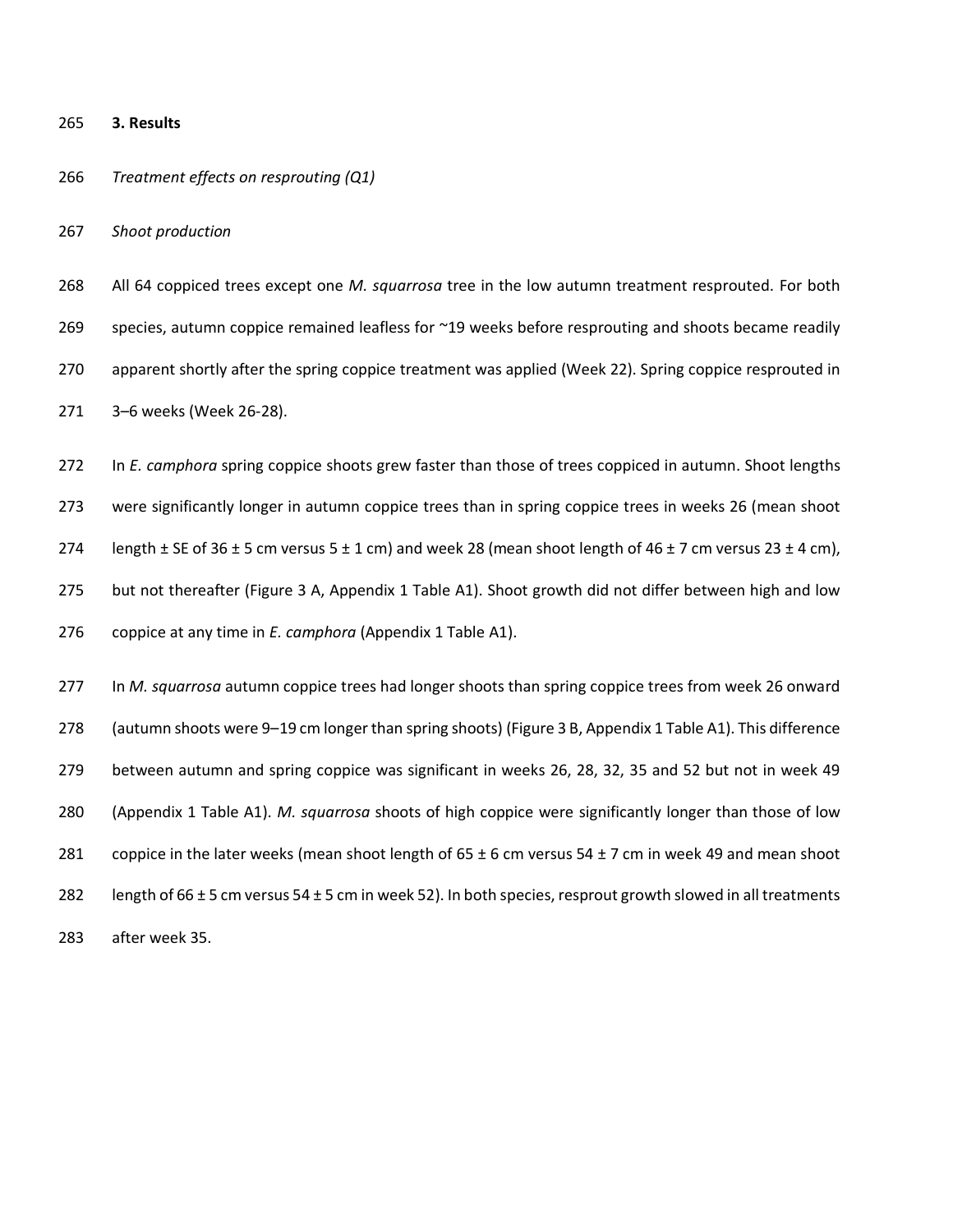

<span id="page-14-0"></span> *Figure 3 Mean length of the five longest shoots (means ± SE of raw data) (A, B) for trees of the four coppice treatments (n=8) and starch concentrations in stems (C,D) and roots (E,F) for both study species. Means ± SE of raw data presented for each of five different coppicing treatments (control, high autumn, low autumn, high spring, low spring). Note figures for mean resprout length (A, B) show raw data for crossed treatments whereas statistical analysis was performed with cut height and cut season as separate factors. Statistical analysis on starch concentrations (C, D, E, F) were performed on square root transformed data for crossed treatments. Note that low coppice treatments did not have stems and starch concentrations in week 0 were only measured on*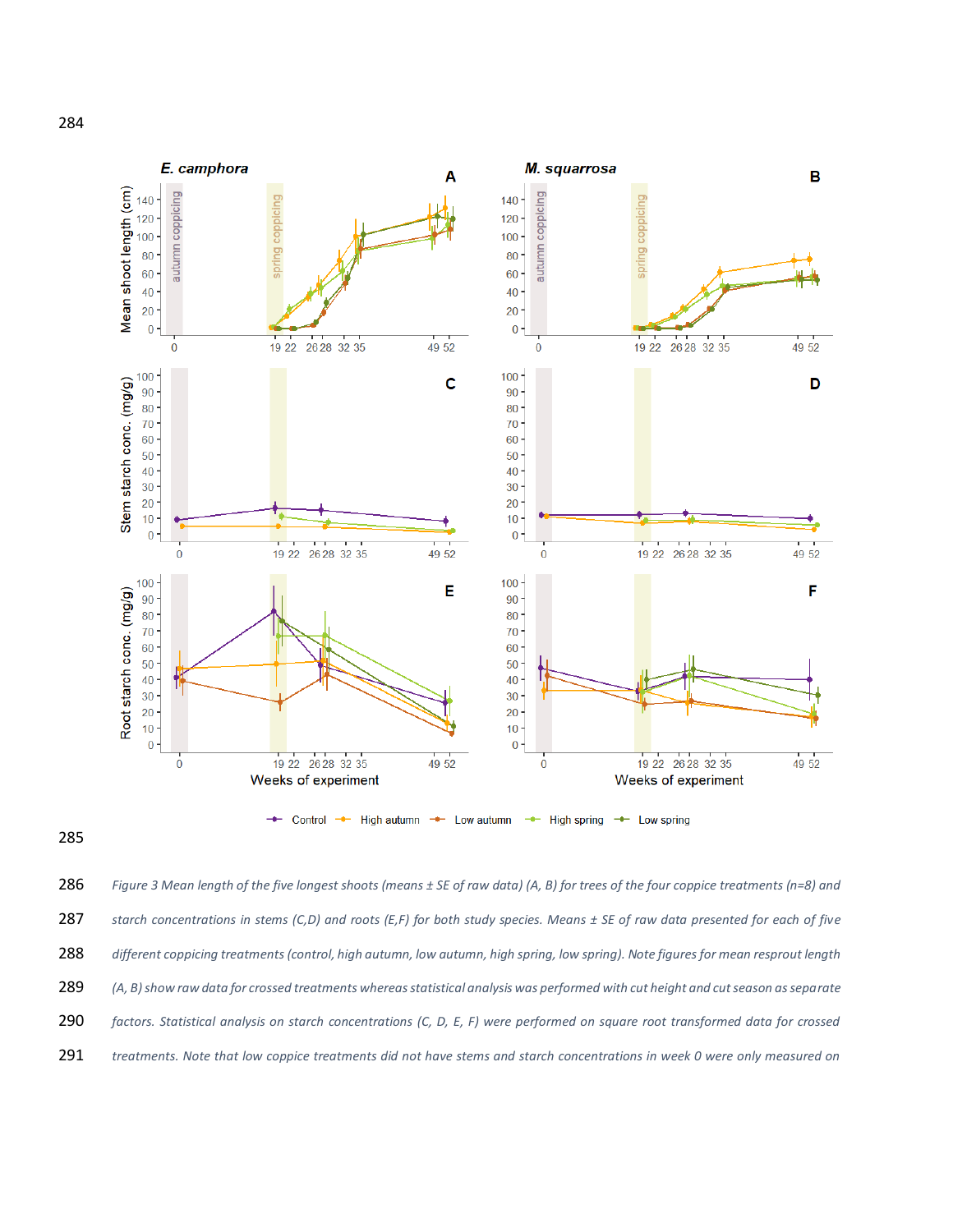*autumn coppice and control trees. Points for each treatment have been slightly shifted horizontally to avoid overlapping of confidence interval lines. Gray and beige shading indicate time of autumn and spring coppice treatment application, respectively.* 

 Generally, coppiced *M. squarrosa* tended to produce more shoots than coppiced *E. camphora* but *E. camphora* shoot volume was on average ~5 times greater than that of *M. squarrosa* [\(Figure 4\)](#page-16-0). In both species high coppice trees had significantly more alive shoots than low coppice trees (mean of 63 versus 41 shoots in *E. camphora* and mean of 109 versus 66 shoots in *M. squarrosa* high and low coppice, respectively) at the end of the experiment (week 52) and in *E. camphora* spring coppice trees had significantly more alive shoots than autumn coppice trees (mean of 72 versus 32 shots) [\(Figure 4](#page-16-0) A, B; Appendix 2 Table A2). Shoot volume at the end of the experiment did not differ between high and low or between spring and autumn coppice in either species [\(Figure 4](#page-16-0) C, D; Appendix 2 Table A2). However, on average, high autumn coppice trees produced the highest shoot volume [\(Figure 4](#page-16-0) C, D).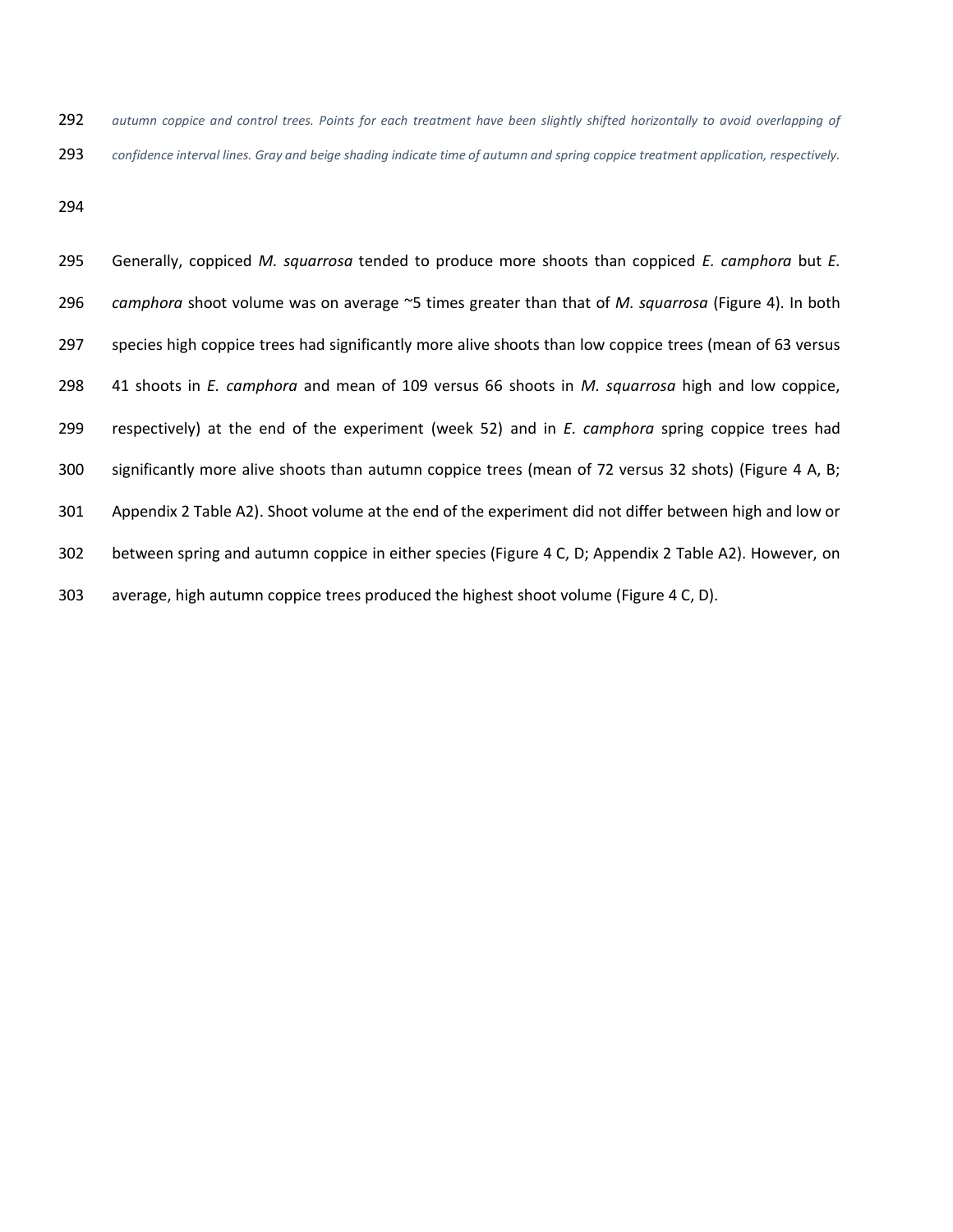

<span id="page-16-0"></span> *Figure 4 Boxplots of number of live shoots (A, B) and shoot volume (C, D) for trees in four different coppice treatments (n=8) for the two study species. Points indicate raw data. No. = number. Note figures show raw data for crossed treatments whereas statistical analysis was performed on log transformed data with cut height and cut season as separate factors. Note the different scales on the y-axis in C and D.*

#### *Starch concentrations*

311 In both species starch concentrations were higher in roots (~4 times) than in stems (Fig. 3C vs 3E, 3D vs 3F). Starch dynamics within a year, as observed in control trees across the 52 weeks of the experiment, differed between the study species. In control trees of *E. camphora* starch concentrations of both stems and roots increased during winter between week 0 and week 19 of the experiment and subsequently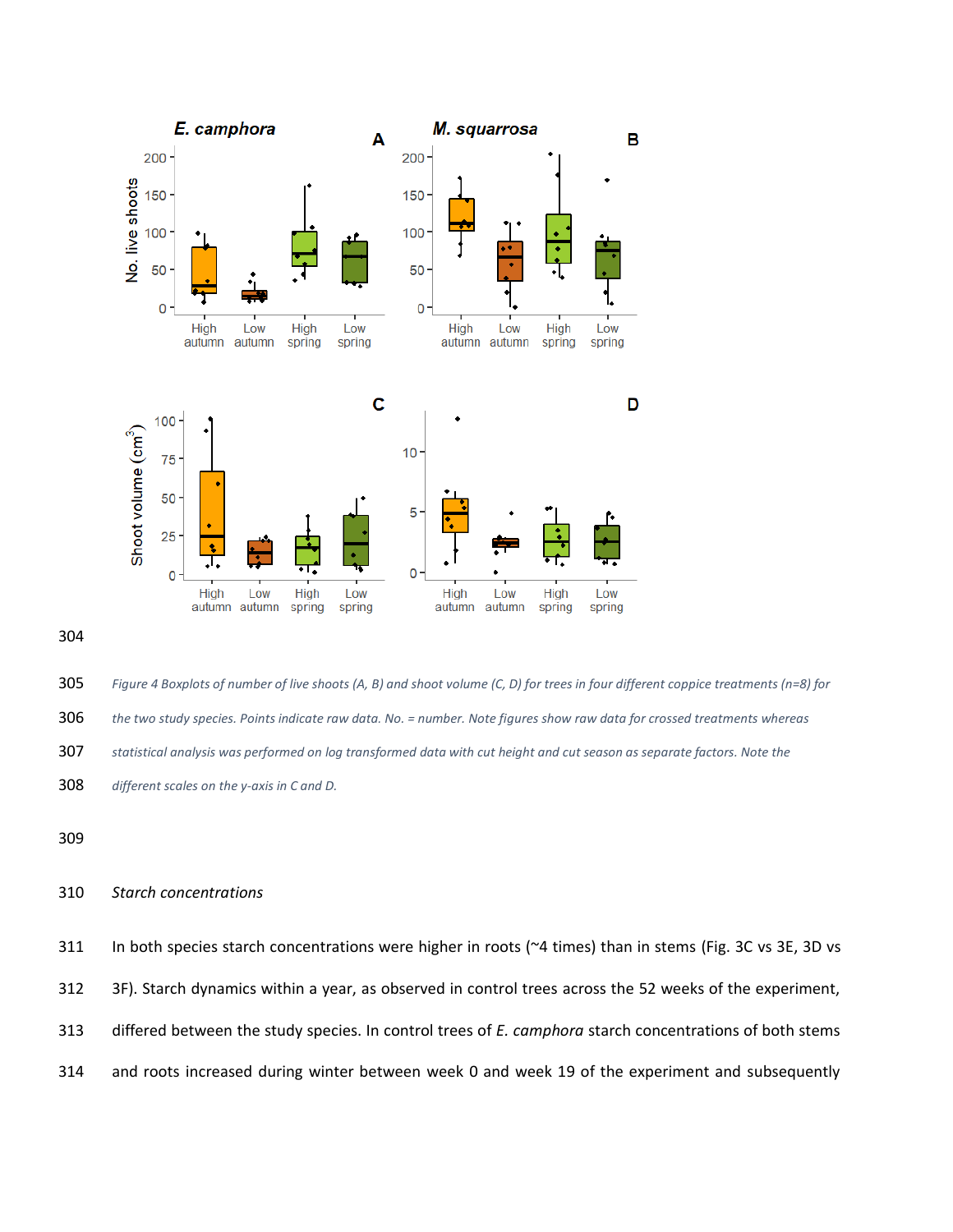decreased over spring and summer between week 19 and week 52 of the experiment [\(Figure 3](#page-14-0) C, E). Starch concentration dynamics in all treatments of *M. squarrosa* were less pronounced and remained relatively stable throughout the year [\(Figure 3](#page-14-0) D, F).

 Coppicing treatment affected the starch concentrations in autumn coppice trees in *E. camphora*. Stem starch concentrations in trees coppiced in autumn (high autumn treatment) were significantly lower than control trees: at week 19 prior to the onset of resprouting; at week 28 during resprouting; and at week 52 after resprouting [\(Figure 3](#page-14-0) C; Appendix 3 Table A3). Likewise, the starch concentrations in roots of low autumn coppice trees were significantly lower than those in uncoppiced trees (control and low spring but not high spring and high autumn) at week 19 at the time of spring coppice implementation, prior to the onset of resprouting [\(Figure 3](#page-14-0) E; Appendix 3 Table A3).

 In *M. squarrosa*, stem starch concentrations of autumn coppice trees were significantly lower than those of control trees at the end of the experiment in week 52 [\(Figure 3](#page-14-0) D; Appendix 3 Table A3). There were no significant differences in starch concentrations between treatments at any other time in *M. squarrosa*  (Appendix 3 Table A3).

*Importance of storage, tree factors and growth conditions for resprouting (Q2)*

 The variability in final shoot volume was not explained by the starch concentrations in roots or stems in week 19 (prior to resprouting) or week 52 (after resprouting) in either species (Appendix 4 Figure A1 A, B, C, D; Appendix 5 Table A4).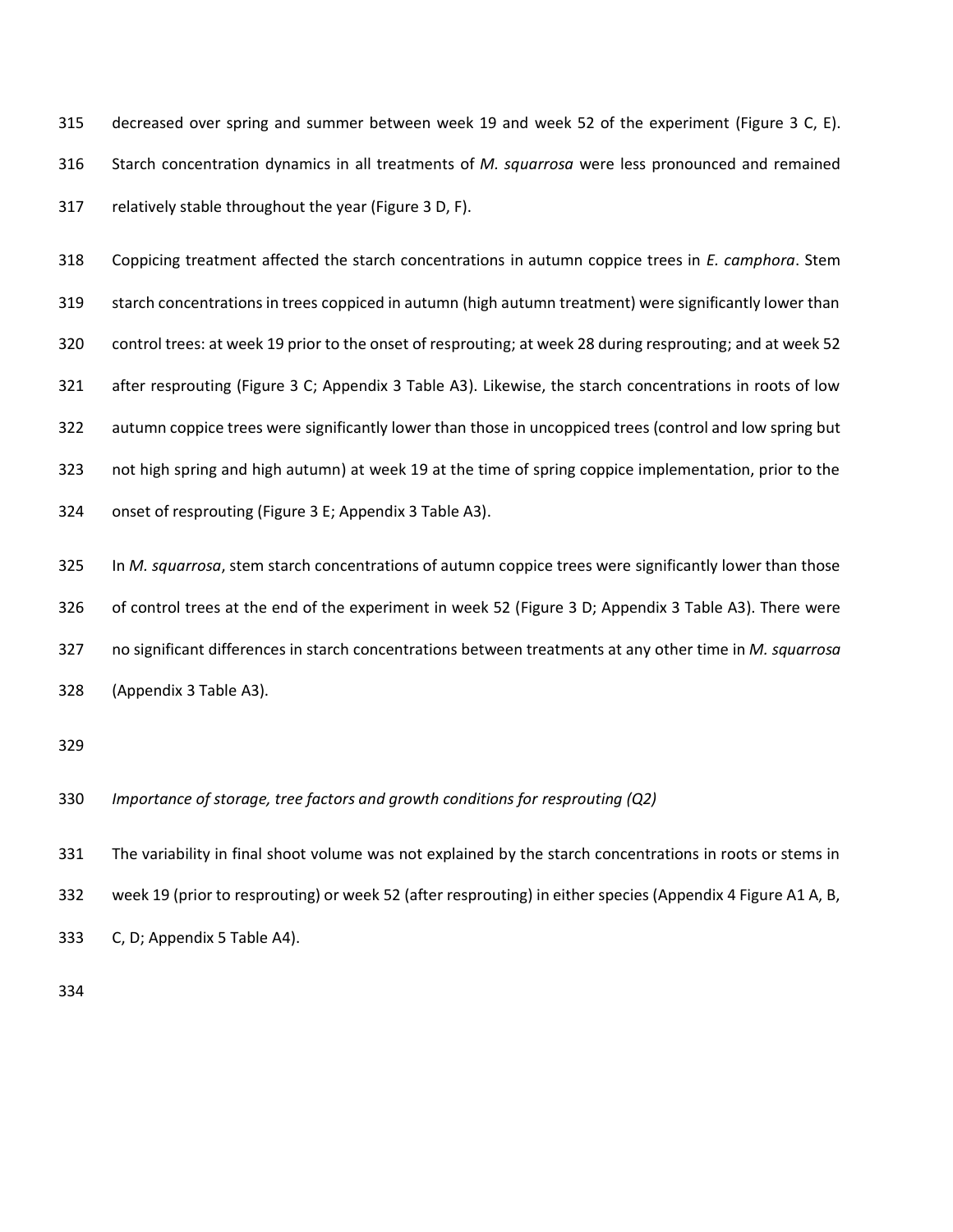Pre-coppice tree DBH had a significant positive effect on shoot volume in *E. camphora* but not *M. squarrosa* [\(Figure 5](#page-18-0) A, B). Pre-coppice tree crown extent or canopy openness did not affect final shoot volume in either species.



<span id="page-18-0"></span>*Figure 5 Coefficient estimates (±95% confidence intervals) of fixed effects (pre-coppice crown extent, pre-coppice DBH, canopy* 

*openness) for shoot volume in week 52 of the experiment for both study species. DBH = diameter at breast height.*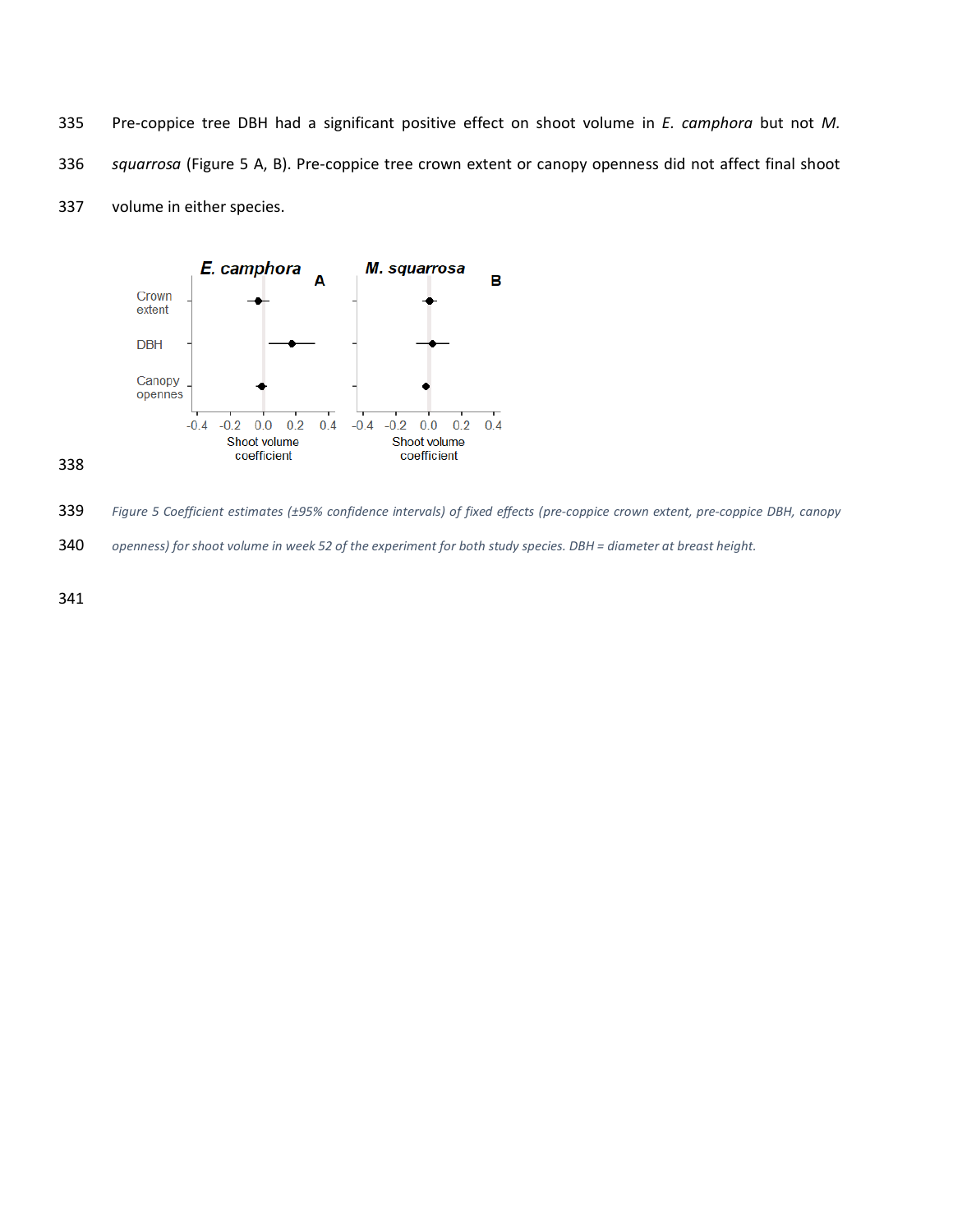### **4. Discussion**

343 Both riparian tree species resprouted successfully after coppicing, regardless of coppice timing or severity. Although coppice timing and height affected the availability and use of stored starch in some coppiced 345 trees, these treatments did not affect the shoot volume produced over the course of a year  $(Q1)$ , indicating that resprouting is not limited by resource storage (Q2). Our findings indicate that *E. camphora* and *M. squarrosa* can regenerate vegetatively following physical disturbance such that coppicing may provide a practical means to promote riparian forest regeneration.

 As observed in other temperate, evergreen trees, resprouting coincided with seasonal growth flushes rather than subsequent to disturbance via coppicing (Smith *et al.*, 2018). Although evergreen trees have the potential to grow all year (Griebel *et al.*, 2017), bud burst in temperate climates typically requires seasonal environmental stimuli, for example increases in temperature or solar radiation (Klimešová & Klimeš, 2007; Masaka *et al.*, 2015). Therefore, the autumn coppice trees were dormant and remained 354 leafless for ~19 weeks. Spring conditions (i.e. warmer temperatures and moist, but well aerated, soils after flood recession) were favorable for resprout emergence and growth. As such, spring coppice trees resprouted relatively quickly after cutting (within ~3 weeks) and resprouted more vigorously (i.e. shoots grew faster) than trees coppiced in autumn.

 Coppice timing did not affect the shoot volume of resprouts which was produced by our study species at week 52. In contrast, resprout biomass has been shown to vary with coppice timing in other species, which can be attributed to the extent of seasonal fluctuation of resources stored within stumps and roots, which can be crucial for resprouting success (Wildy & Pate, 2002; Pelc *et al.*, 2011; Hmielowski *et al.*, 2014). Only one of our study species, *E. camphora*, displayed substantial seasonal variation of starch concentrations between the two coppice times in autumn and spring. Starch concentrations increased considerably in roots and stems of control *E. camphora* trees over winter. Typically, winter flooding occurs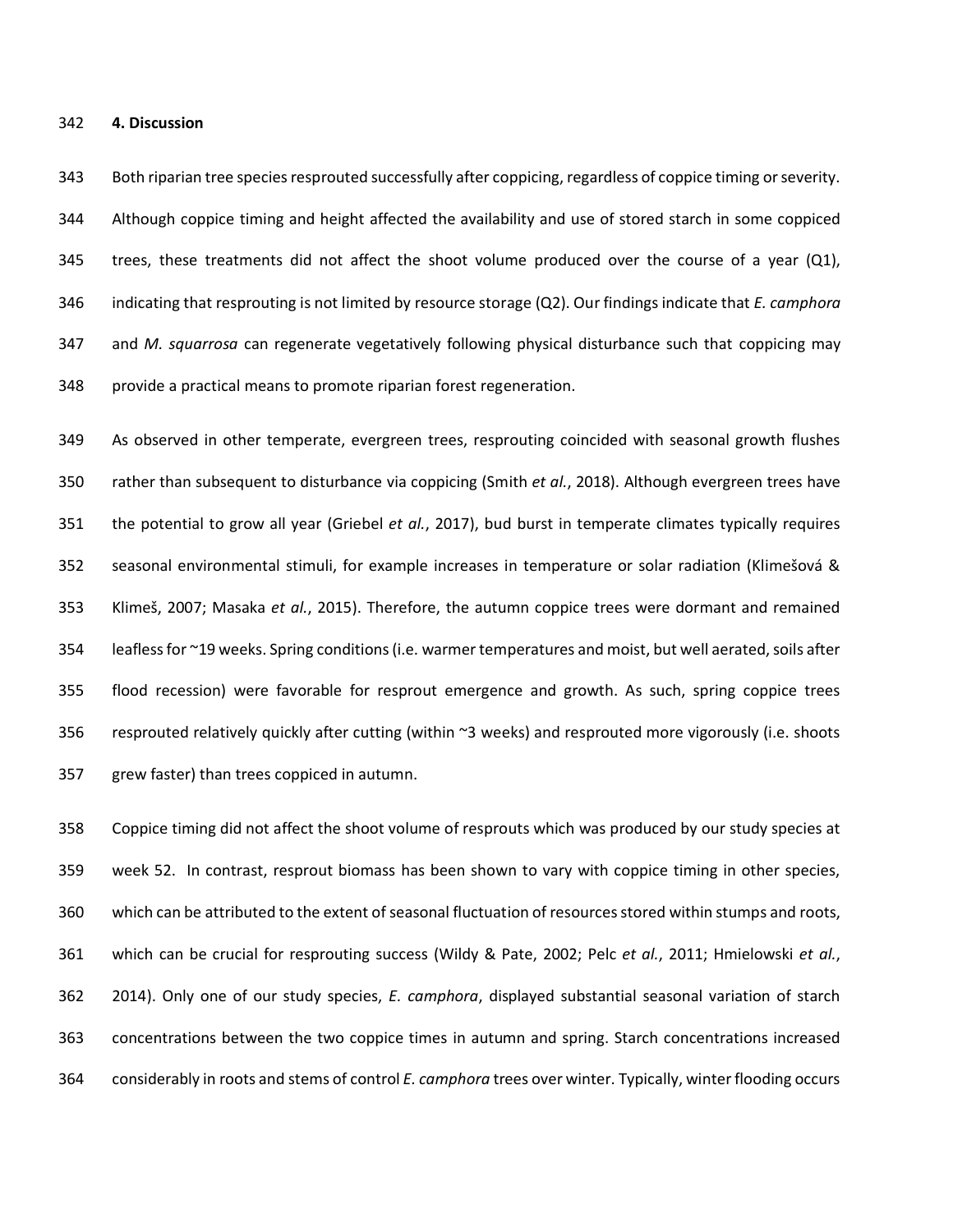in our study area and *E. camphora* ceases shoot expansion when flooded (Fischer *et al.*, 2021b). Since *E. camphora* is flood tolerant, and photosynthesis likely did not cease in the evergreen tree, the slow growth in winter might have allowed plants to accumulate starch in storage pools. *M. squarrosa,* in contrast, maintains growth during flooding in winter and thus may not prioritize starch storage formation, which might explain why starch concentrations remained relatively stable.

 Coppicing altered storage use as the starch dynamics in coppiced trees differed from those of control trees during the leafless period. Unlike in uncoppiced *E. camphora* trees, starch decreased in roots of low coppiced trees and starch did not accumulate in stems of high-coppiced trees. Starch was also depleted in stems of autumn-coppiced *M. squarrosa* over winter, however not to significantly lower levels than in control trees. Stored starch was likely consumed for tissue maintenance respiration in coppiced trees while carbon assimilation remained absent (Smith *et al.*, 2018).

 There was no relationship between stem/root starch concentrations and the shoot volume in our study species. In contrast, trees in other ecosystems have been shown to either not survive or resprout poorly when coppiced or disturbed at a time of low carbon storage levels (e.g. after drought or at the end of the growing season) (Von Fircks & Sennerby-Forsse, 1998; Hmielowski *et al.*, 2014). Among all treatments high autumn coppice would have had the highest starch demands since these trees had a larger biomass to maintain than low coppice and for an extended period without photosynthetic input, unlike spring coppice. The fact that the high-autumn treatment also produced the highest shoot volume in both species provides further evidence that starch reserves are not limiting for resprouting, potentially because starch is stored in excess (Cruz *et al.*, 2003; Moreira *et al.*, 2012; Wiley *et al.*, 2019). Stored reserves in riparian trees may satisfy the demands for both maintaining biomass after disturbance and for restoring biomass. The high site productivity (i.e. nutrient richness, moisture availability)of riparian zones (Naiman and &

Decamps, 1997) might have been conducive for resprout growth (Clarke *et al.*, 2005) and thus alleviated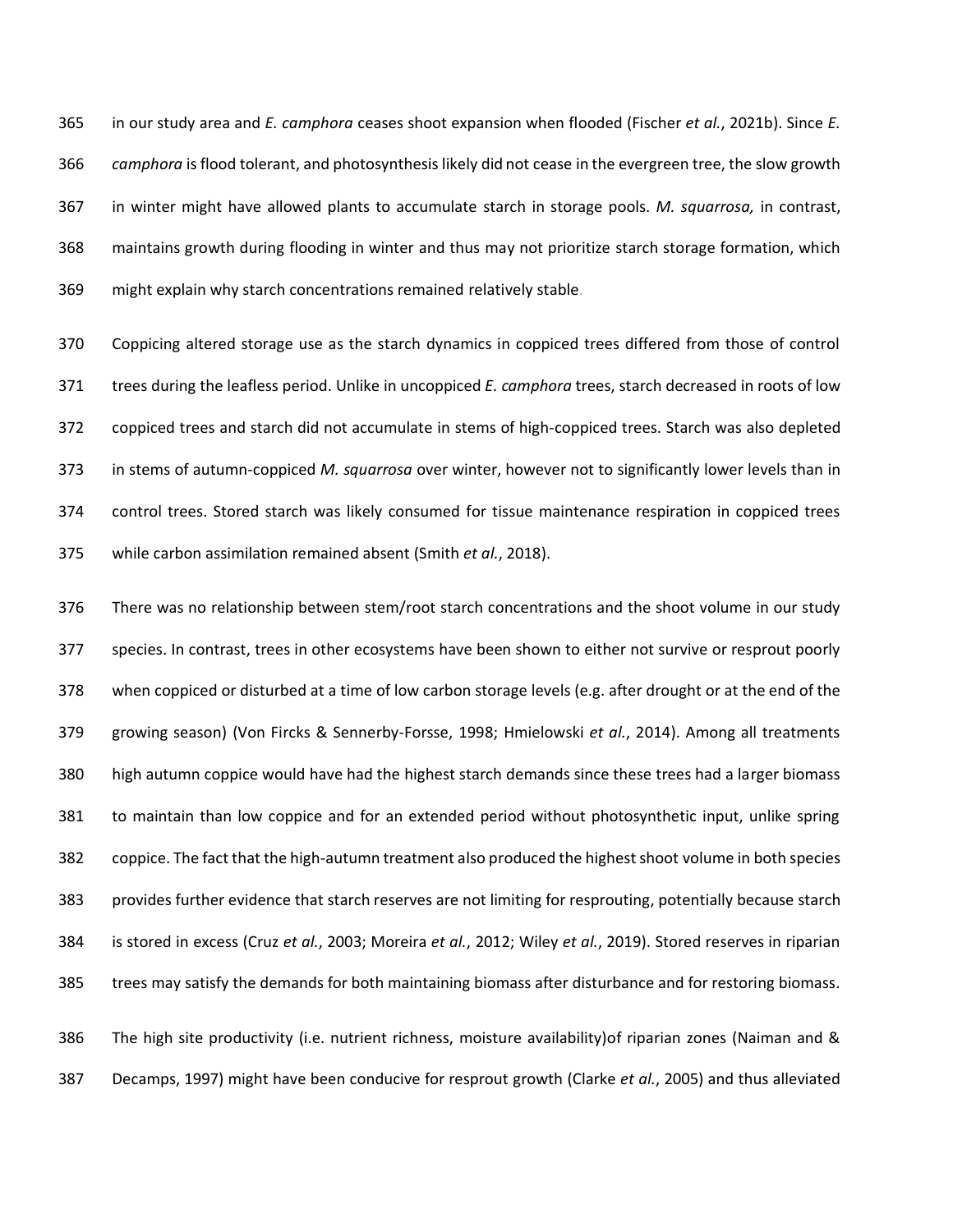coppiced trees' dependency on stored resources for resprouting. Unlike temperate *Eucalyptus* growing in upland areas, riparian species seem not to experience drought stress during dry summer months which induces a storage depletion (Smith *et al.*, 2018). Root groundwater access might have allowed for continued photosynthesis throughout the resprouting period. Being photosynthetically active, newly formed shoots likely self-supported their own growth with freshly assimilated carbon (Landhäusser, 2011; Wiley *et al.*, 2019). Light conditions, a key determinant for photosynthesis, can be highly influential on resprouting responses in trees (Pelc *et al.*, 2011; Casals & Rios, 2018). In our study canopy openness was not related to the shoot volume of resprouting trees, which suggests similar light availability across our experimental trees. This is not surprising given all experimental trees were subdominant.

 Stem diameter can influence resprouting response (Matula *et al.*, 2019; Zhang *et al.*, 2021) and accordingly we found larger diameter *E. camphora* stumps to produce a higher shoot volume. Given the absence of a correlation between resource availability and resprouting in this study, higher shoot volume in larger trees or stumps might have been due to better moisture and nutrient access because of larger root systems, rather than due to a greater amount of stored reserves.

 Where stems remained, below and above ground starch reserves were reduced following coppicing in our study trees. Storage and remobilization of stem resources is common in trees which resprout epicormically after disturbance which leaves stems intact (Clarke *et al.*, 2013). The fact that root starch depletion and shoot volume did not differ between high and low coppice implies that the presence of stems and the availability of stored starch therein does not translate into better resprouting. The overall higher starch depletion (in roots and stems combined) of high coppice trees indicates that their higher biomass entails higher maintenance cost which in turn requires more starch remobilization (Salomón *et al.*, 2018; Smith *et al.*, 2018).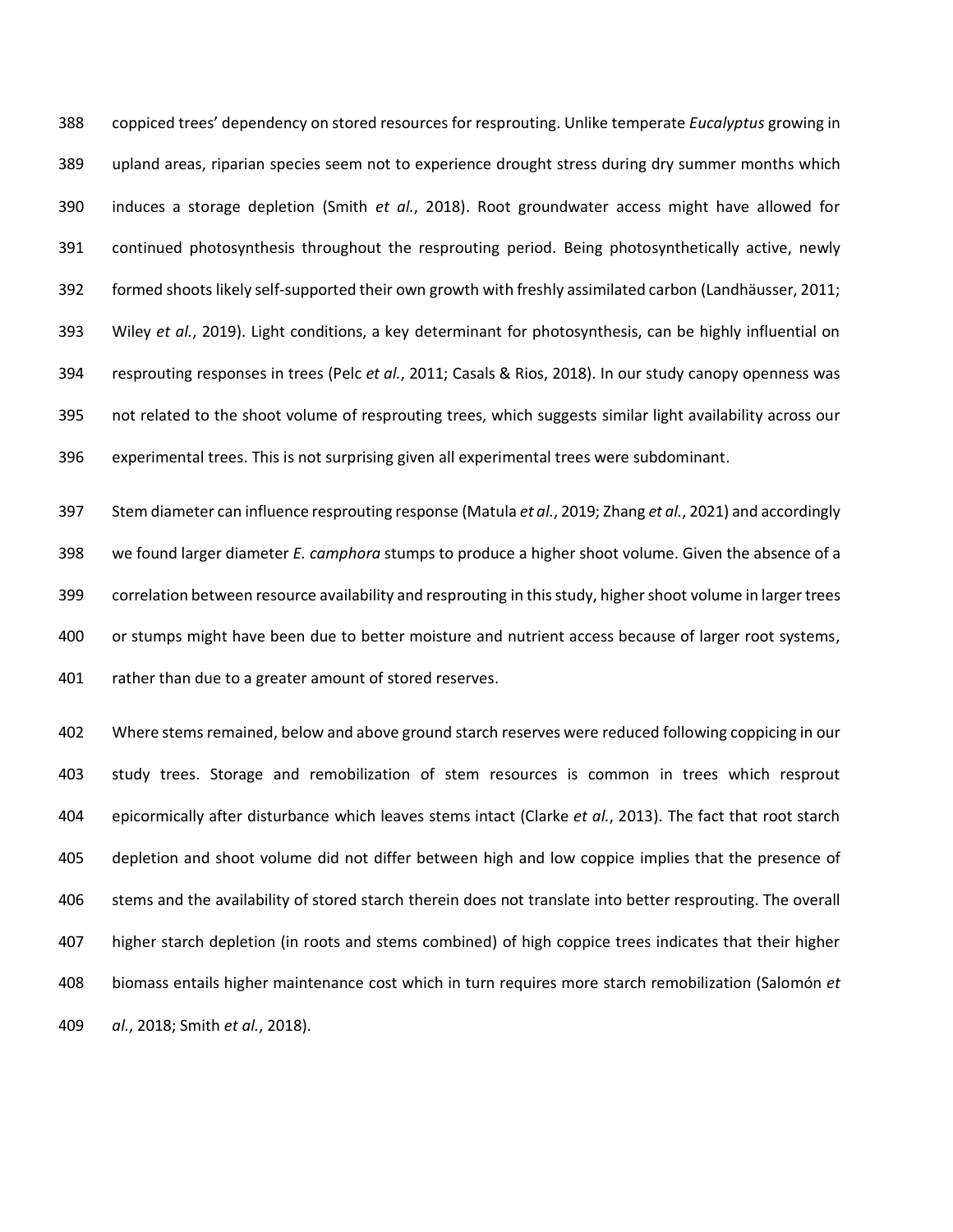The ability to resprout from stems and to remobilize stored stem resources mirrors allocation patterns from other disturbance prone ecosystems where stems are retained (Nzunda *et al.*, 2008; Franklin *et al.*, 2010; Smith *et al.*, 2018). Where disturbance types and severities vary the diversification of storage across above and belowground organs may allow for flexible response to disturbance (Nzunda *et al.*, 2008; Franklin *et al.*, 2010). Coppicing poses a more severe disturbance than damage from seasonal flooding. The ability to resprout both epicormically and from stumps indicates that resprouting is not purely an adaptation to regular flooding, but rather that these riparian trees are well equipped to survive more destructive disturbance such as fire, which also occurs at our study site (Pearce, 2000).

 Physical disturbance has the potential to promote tree longevity by inducing rejuvenation and reversing senescence. Since human impacts often reduce or eliminate flooding in riparian ecosystems (Kingsford, 2000; Grill *et al.*, 2019), coppicing may help to preserve native tree species at degraded sites which no longer support recruitment (i.e. natural regeneration from seed). Altered flooding regimes can preclude germination and establishment of riparian trees due to altered dispersal vectors, increased understory competition and lack of soil moisture (Fischer *et al.*, 2021b; Greet *et al.*, 2022). Besides, deteriorated health of adult trees, caused by inadequate flooding regimes, can reduce the production and release of seeds (Jensen *et al.*, 2008; Greet *et al.*, 2022). Our study suggests that reduced tree condition does not, however, impair the ability of trees to regenerate vegetatively following disturbance by coppicing. Coppiced trees are likely also less vulnerable to environmental stresses (e.g. water limitation) than tree seedlings and thus require less specific site conditions, which highlights the advantage of coppice management (Pietras *et al.*, 2016). However, the long-term development of coppiced riparian trees (including potential consequences for genetic diversity of forest stands) requires further investigation.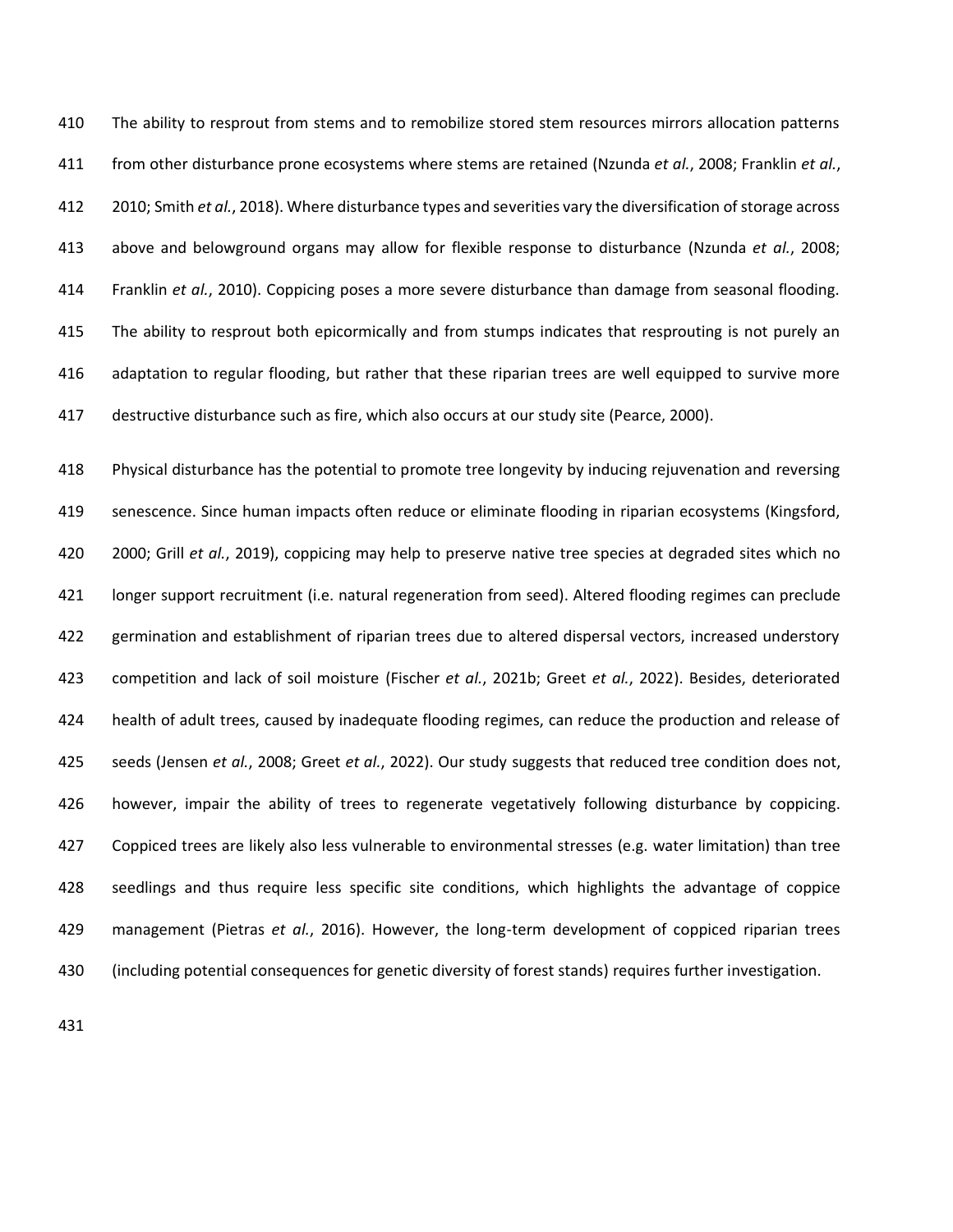Given the good ability of *E. camphora* and *M. squarrosa* to resprout regardless of coppice timing and severity, it is more likely that their mortality will occur sooner due to the absence rather than the occurrence of physical disturbance. Coppicing alters tree architecture, changes tree physiology and increases tree growth rates (Drake *et al.*, 2009; Nolan *et al.*, 2014). Therefore, trees may be better suited for persisting at a site which has undergone degradation if they are coppiced rather than left untreated. Nonetheless, stress and disturbance history as well as tree phenology should be considered when undertaking coppicing. Based on our observations, coppicing of temperate evergreen riparian trees may be undertaken in autumn or spring. Coppicing immediately before the seasonal growth flush may be favorable as trees are less likely to deplete their carbon storage, which will increase resilience to potential subsequent disturbances or stress such as browsing, drought or waterlogging. Cut height can be chosen to optimize vegetation structure outcomes. For example, coppicing at greater height will potentially reduce browsing of new shoots which often emerge on the upper parts of the remaining stem (Pyttel *et al.*, 2013; Smith *et al.*, 2018) and thus potentially out of reach of browsers. Copping at ground level, in contrast, leads to basal resprouting which more likely results in multi-stemmed trees. Regardless of cut height, coppiced trees within existing, even-aged forest stands may then form an additional forest storey and increase structural complexity and vegetation density.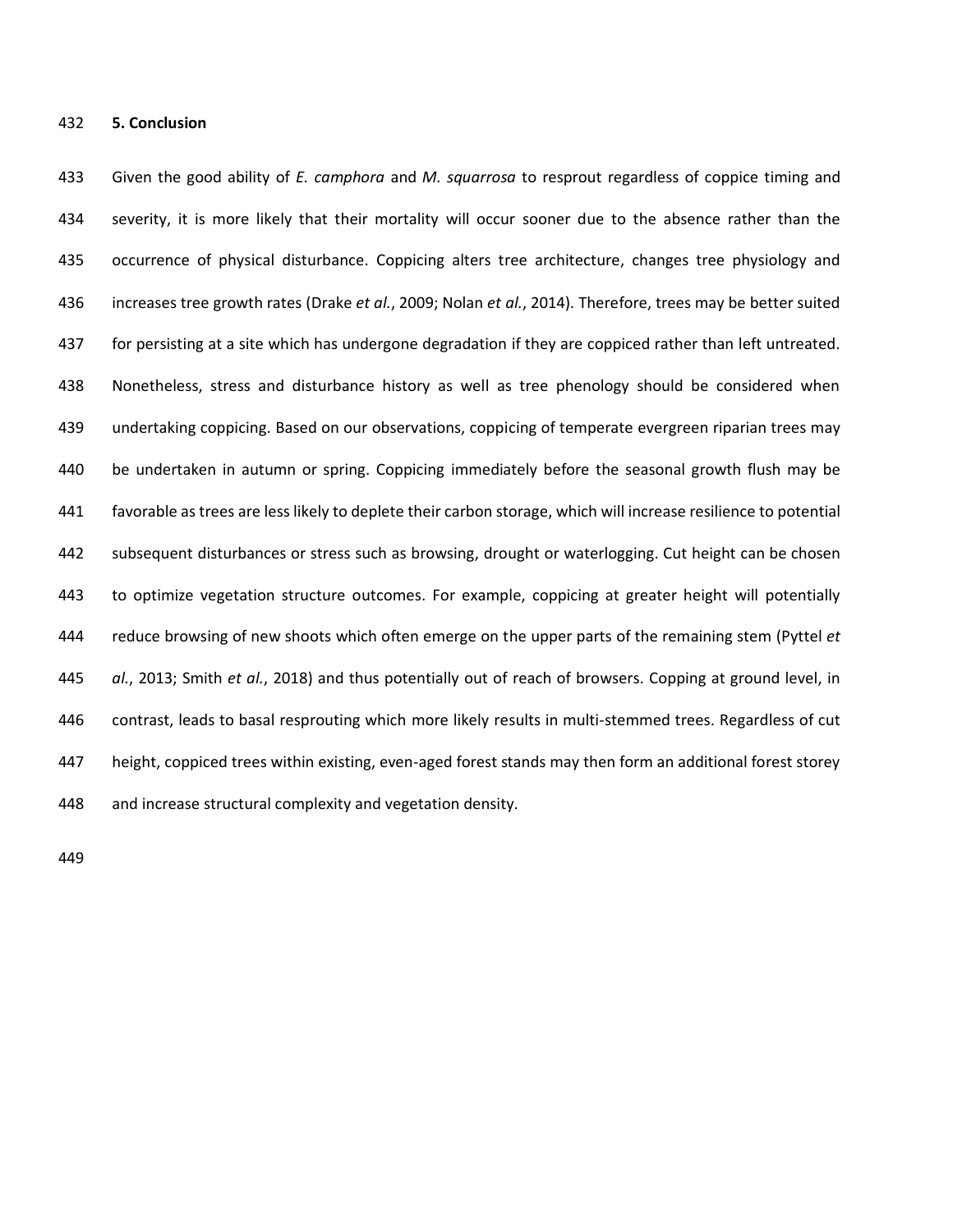### **Acknowledgments**

 We acknowledge the Wurundjeri people as the Traditional Owners of the land on which the research was undertaken. We thank Dan Harley (Zoos Victoria) for consultancy about tree selection and restoration goals; Simon Dent and Parks Victoria for assisting with coppicing; Elise King, Daniel Bos, Ezekiel James Kartinyeri, Christoph Hartman, Emily Peach, Luke Westerland, Mark Treloar and Luan Cartwright for help with fieldwork; Linda Parker, Lisa Wittick and Michael Hall for help with lab work and two anonymous reviewers for their feedback on earlier drafts of this manuscript. Funding was provided by the Australian Research Council Linkage program, with partners Melbourne Water, Parks Victoria, Zoos Victoria and Greening Australia (LP150100682); a Holsworth Wildlife Research Endowment and a Melbourne Research 459 Scholarship to S. Fischer. Coppicing and the research were conducted under permit from the Department of Environment, Land, Water and Planning (DELWP) (Permit No. 10008063).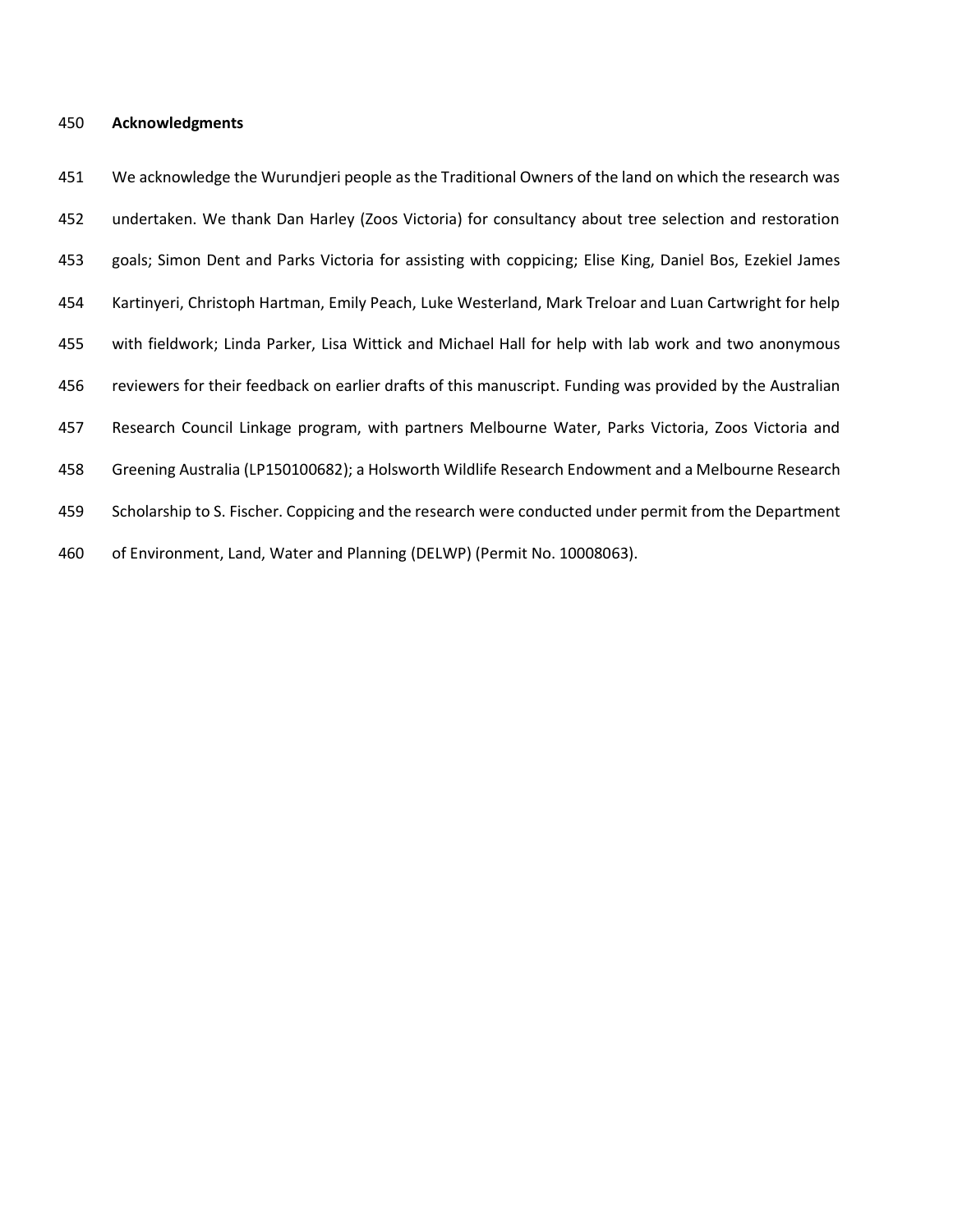# **References**

 **Arndt SK, Livesley SJ, Merchant A, Bleby TM, Grierson PF. 2008.** Quercitol and osmotic adaptation of field‐grown Eucalyptus under seasonal drought stress. *Plant, cell & environment* **31**(7): 915-924. **Bates D, Mächler M, Bolker B, Walker S. 2015.** Fitting Linear Mixed-Effects Models Using lme4. *Journal of Statistical Software* **67**(1): 1-48. **Bell TL, Ojeda F. 1999.** Underground starch storage in *Erica* species of the Cape Floristic Region– differences between seeders and resprouters. *The New Phytologist* **144**(1): 143-152. **Bond WJ, Midgley JJ. 2001.** Ecology of sprouting in woody plants: the persistence niche. *Trends in ecology & evolution* **16**(1): 45-51. **Brooks ME, Kristensen K, van Benthem KJ, Magnusson A, Berg CW, Nielsen A, Skaug HJ, Machler M, Bolker BM. 2017.** glmmTMB balances speed and flexibility among packages for zero-inflated generalized linear mixed modeling. *The R journal* **9**(2): 378-400. **Casals P, Rios A. 2018.** Burning intensity and low light availability reduce resprouting ability and vigor of Buxus sempervirens L. after clearing. *Science of the Total Environment* **627**: 403-416. **Chen Z, Wang L, Dai Y, Wan X, Liu S. 2017.** Phenology-dependent variation in the non-structural carbohydrates of broadleaf evergreen species plays an important role in determining tolerance to defoliation (or herbivory). *Scientific Reports* **7**(1): 10125. **Clarke PJ, Knox KJ, Wills KE, Campbell M. 2005.** Landscape patterns of woody plant response to crown fire: disturbance and productivity influence sprouting ability. *Journal of Ecology* **93**(3): 544-555. **Clarke PJ, Lawes M, Midgley J, Lamont B, Ojeda F, Burrows G, Enright N, Knox K. 2013.** Resprouting as a key functional trait: how buds, protection and resources drive persistence after fire. *New Phytologist* **197**(1): 19-35. **Cruz A, Pérez B, Moreno JM. 2003.** Plant stored reserves do not drive resprouting of the lignotuberous shrub *Erica australis*. *New Phytologist* **157**(2): 251-261. **Cunningham SC, Read J, Baker PJ, Mac Nally R. 2007.** Quantitative assessment of stand condition and its relationship to physiological stress in stands of *Eucalyptus camaldulensis* (Myrtaceae). *Australian Journal of Botany* **55**(7): 692-699. **Dale VH, Joyce LA, McNulty S, Neilson RP, Ayres MP, Flannigan MD, Hanson PJ, Irland LC, Lugo AE, Peterson CJ, et al. 2001.** Climate Change and Forest Disturbances: Climate change can affect forests by altering the frequency, intensity, duration, and timing of fire, drought, introduced species, insect and pathogen outbreaks, hurricanes, windstorms, ice storms, or landslides. *BioScience* **51**(9): 723-734. **Del Tredici P. 2001.** Sprouting in temperate trees: a morphological and ecological review. *The botanical review* **67**(2): 121-140. **Dey DC, Knapp BO, Battaglia MA, Deal RL, Hart JL, O'Hara KL, Schweitzer CJ, Schuler TM. 2019.** Barriers to natural regeneration in temperate forests across the USA. *New Forests* **50**(1): 11-40. **Dietze MC, Sala A, Carbone MS, Czimczik CI, Mantooth JA, Richardson AD, Vargas R. 2014.** Nonstructural carbon in woody plants. *Annual review of plant biology* **65**: 667-687. **Drake PL, Mendham DS, White DA, Ogden GN. 2009.** A comparison of growth, photosynthetic capacity and water stress in *Eucalyptus globulus* coppice regrowth and seedlings during early development. *Tree Physiology* **29**(5): 663-674. **Fischer S, Greet J, Walsh CJ, Catford JA. 2021a.** Flood disturbance affects morphology and reproduction of woody riparian plants. *Scientific Reports* **11**(1): 16477. **Fischer S, Greet J, Walsh CJ, Catford JA. 2021b.** Restored river-floodplain connectivity promotes woody plant establishment. *Forest Ecology and Management* **493**: 119264.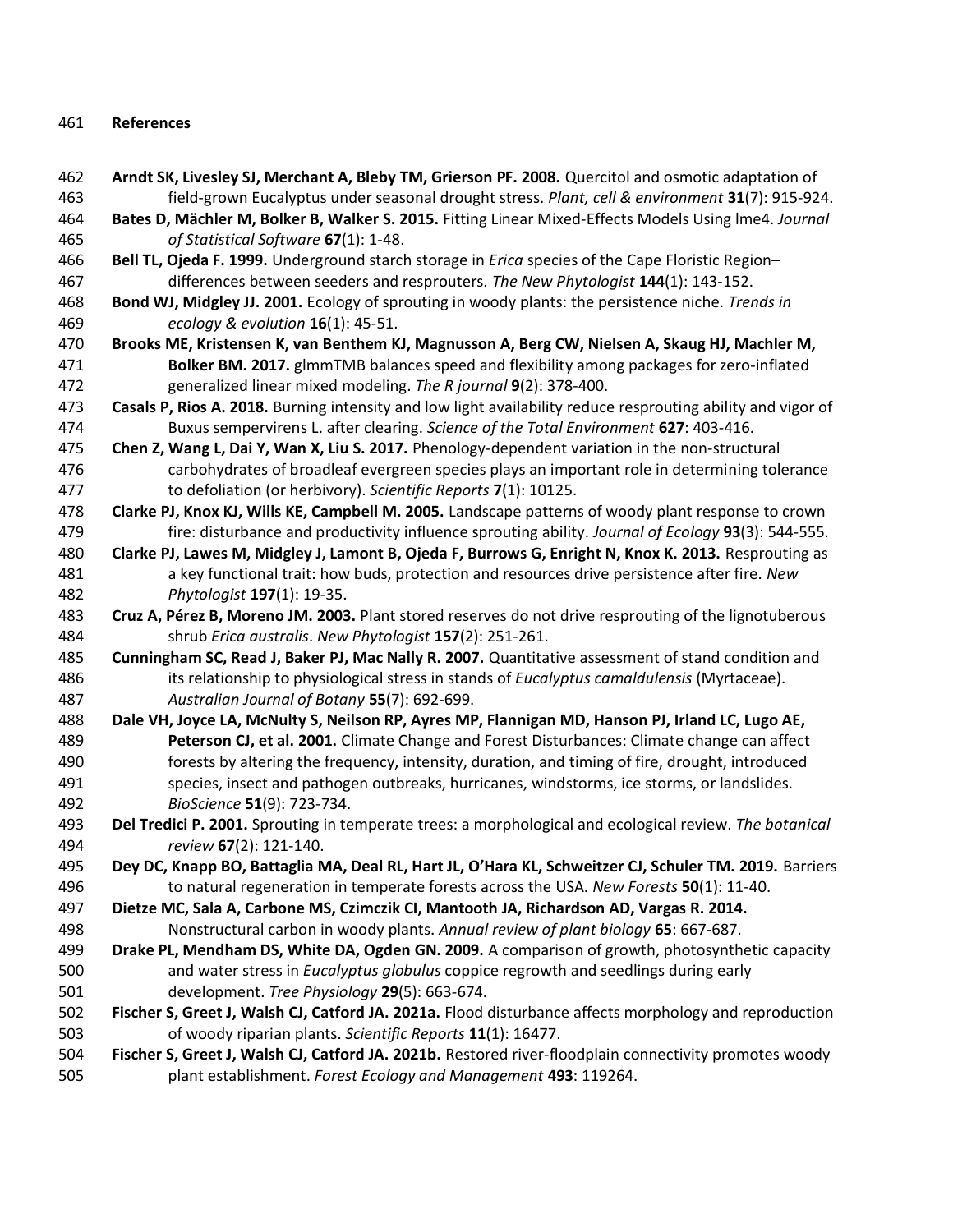**Foard M, Burnette DJ, Burge DR, Marsico TD. 2016.** Influence of river channelization and the invasive shrub, *Ligustrum sinense*, on oak (*Quercus* spp.) growth rates in bottomland hardwood forests. *Applied Vegetation Science* **19**(3): 401-412. **Franklin DC, Gunton RM, Schatz J, Lawes MJ. 2010.** Resprouting responses of trees in a fire‐prone tropical savanna following severe tornado damage. *Austral Ecology* **35**(6): 685-694. **Greet J. 2016.** The potential of soil seed banks of a eucalypt wetland forest to aid restoration. *Wetlands Ecology and Management* **24**(5): 565-577. **Greet J, Cousens RD, Webb J. 2013.** More exotic and fewer native plant species: riverine vegetation patterns associated with altered seasonal flow patterns. *River Research and Applications* **29**(6): 686-706. **Greet J, Ede F, Robertson D, McKendrick S. 2020a.** Should I plant or should I sow? Restoration outcomes compared across seven riparian revegetation projects. *Ecological Management & Restoration* **21**(1): 58-65. **Greet J, Fischer S, Walsh CJ, Sammonds MJ, Catford JA. 2022.** Restored river-floodplain connectivity promotes riparian tree maintenance and recruitment. *Forest Ecology and Management* **506**: 119952. **Greet J, Harley D, Ashman K, Watchorn D, Duncan D. 2020b.** The vegetation structure and condition of contracting lowland habitat for Leadbeater's possum (*Gymnobelideus leadbeateri*). *Australian Mammalogy* **43**(3): 344-353. **Griebel A, Bennett LT, Arndt SK. 2017.** Evergreen and ever growing–Stem and canopy growth dynamics of a temperate eucalypt forest. *Forest Ecology and Management* **389**: 417-426. **Grill G, Lehner B, Thieme M, Geenen B, Tickner D, Antonelli F, Babu S, Borrelli P, Cheng L, Crochetiere H, et al. 2019.** Mapping the world's free-flowing rivers. *Nature* **569**(7755): 215-221. **Harley D. 2016.** An overview of actions to conserve Leadbeater's Possum *Gymnobelideus leadbeateri*. *The Victorian Naturalist* **133**(3): 85. **Hmielowski TL, Robertson KM, Platt WJ. 2014.** Influence of season and method of topkill on resprouting characteristics and biomass of *Quercus nigra* saplings from a southeastern US pine-grassland ecosystem. *Plant Ecology* **215**(10): 1221-1231. **Hoch G, Richter A, Körner C. 2003.** Non‐structural carbon compounds in temperate forest trees. *Plant, cell & environment* **26**(7): 1067-1081. **Jensen AE, Walker KF, Paton DC. 2008.** The role of seedbanks in restoration of floodplain woodlands. *River Research and Applications* **24**(5): 632-649. **Kingsford RT. 2000.** Ecological impacts of dams, water diversions and river management on floodplain wetlands in Australia. *Austral Ecology* **25**(2): 109-127. **Klimešová J, Klimeš L. 2007.** Bud banks and their role in vegetative regeneration – A literature review and proposal for simple classification and assessment. *Perspectives in Plant Ecology, Evolution and Systematics* **8**(3): 115-129. **Knox K, Clarke P. 2005.** Nutrient availability induces contrasting allocation and starch formation in resprouting and obligate seeding shrubs. *Functional Ecology* **19**(4): 690-698. **Kozlowski T. 1992.** Carbohydrate sources and sinks in woody plants. *The botanical review* **58**(2): 107- 222. **Landhäusser SM. 2011.** Aspen shoots are carbon autonomous during bud break. *Trees* **25**(3): 531-536. **Laub BG, Detlor J, Keller DL. 2020.** Determining factors of cottonwood planting survival in a desert river restoration project. *Restoration ecology* **28**: A24-A34. **Lenth RV 2021**. emmeans: Estimated marginal means, aka leastsquares means (R package version 1.6.0). [https://CRAN.R-project.org/package=emmeans](https://cran.r-project.org/package=emmeans) **Masaka K, Torita H, Kon H, Fukuchi M. 2015.** Seasonality of sprouting in the exotic tree *Robinia pseudoacacia* L. in Hokkaido, northern Japan. *Journal of Forest Research* **20**(4): 386-395.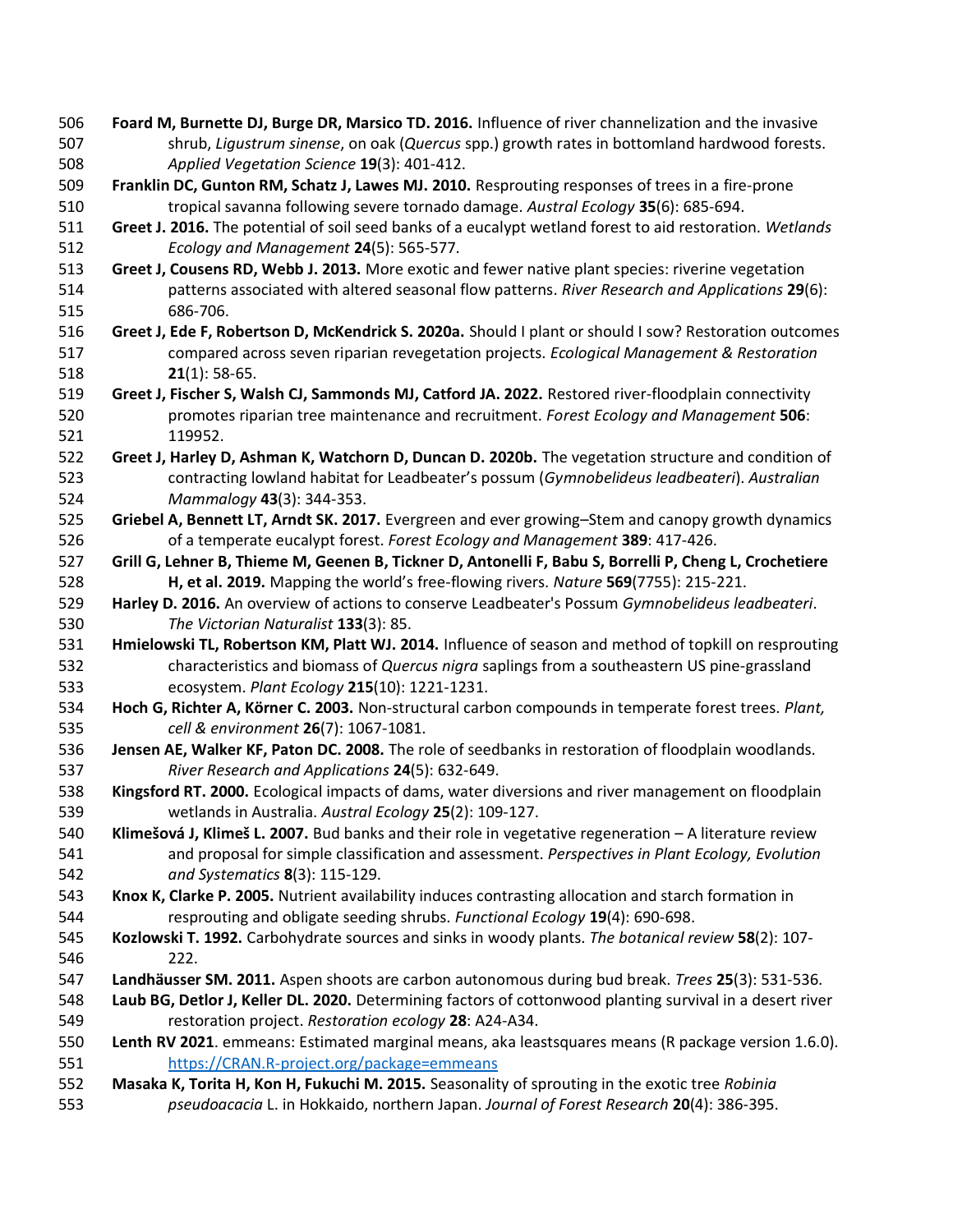**Matula R, Damborská L, Nečasová M, Geršl M, Šrámek M. 2015.** Measuring biomass and carbon stock in resprouting woody plants. *PloS one* **10**(2): e0118388-e0118388. **Matula R, Šrámek M, Kvasnica J, Uherková B, Slepička J, Matoušková M, Kutchartt E, Svátek M. 2019.** Pre-disturbance tree size, sprouting vigour and competition drive the survival and growth of resprouting trees. *Forest Ecology and Management* **446**: 71-79. **Meier AR, Saunders MR, Michler CH. 2012.** Epicormic buds in trees: a review of bud establishment, development and dormancy release. *Tree Physiology* **32**(5): 565-584. **Miller RG, Tangney R, Enright NJ, Fontaine JB, Merritt DJ, Ooi MK, Ruthrof KX, Miller BP. 2019.** Mechanisms of fire seasonality effects on plant populations. *Trends in ecology & evolution* **34**(12): 1104-1117. **Miranda JC, Rodríguez-Calcerrada J, Pita P, Saurer M, Oleksyn J, Gil L. 2020.** Carbohydrate dynamics in a resprouting species after severe aboveground perturbations. *European Journal of Forest Research* **139**: 841-852. **Moreira B, Tormo J, Pausas JG. 2012.** To resprout or not to resprout: factors driving intraspecific variability in resprouting. *Oikos* **121**(10): 1577-1584. **Müllerova J, Szabo P, Hedl R. 2014.** The rise and fall of traditional forest management in southern Moravia: a history of the past 700 years. *Forest Ecology and Management* **331**: 104-115. **Myers JA, Kitajima K. 2007.** Carbohydrate storage enhances seedling shade and stress tolerance in a neotropical forest. *Journal of Ecology* **95**(2): 383-395. **Naiman and RJ, Decamps H. 1997.** The ecology of interfaces: riparian zones. *Annual review of Ecology and Systematics* **28**(1): 621-658. **Nolan RH, Mitchell PJ, Bradstock RA, Lane PN. 2014.** Structural adjustments in resprouting trees drive differences in post-fire transpiration. *Tree Physiology* **34**(2): 123-136. **Nzunda E, Griffiths M, Lawes M. 2008.** Sprouting by remobilization of above‐ground resources ensures persistence after disturbance of coastal dune forest trees. *Functional Ecology* **22**(4): 577-582. **O'Briain R. 2019.** Climate change and European rivers: An eco-hydromorphological perspective. *Ecohydrology* **12**(5): e2099. **Pausas JG, Pratt RB, Keeley JE, Jacobsen AL, Ramirez AR, Vilagrosa A, Paula S, Kaneakua‐Pia IN, Davis SD. 2016.** Towards understanding resprouting at the global scale. *New Phytologist* **209**(3): 945- 954. **Pearce J. 2000.** Mountain Swamp Gum *Eucalyptus camphora* at Yellingbo State Nature Reserve: Habitat use by the endangered Helmeted Honeyeater *Lichenostomus melanops cassidix* and implications for management. *Victorian Naturalist* **117**(3): 84-92. **Peguero G, Espelta JM. 2011.** Disturbance intensity and seasonality affect the resprouting ability of the neotropical dry-forest tree *Acacia pennatula*: do resources stored below-ground matter? *Journal of tropical ecology* **27**(5): 539-546. **Pelc BD, Montgomery RA, Reich PB. 2011.** Frequency and timing of stem removal influence *Corylus americana* resprout vigor in oak savanna. *Forest Ecology and Management* **261**(1): 136-142. **Pietras J, Stojanović M, Knott R, Pokorný R. 2016.** Oak sprouts grow better than seedlings under drought stress. *iForest-Biogeosciences Forestry* **9**(4): 529. **Pyttel PL, Fischer UF, Suchomel C, Gärtner SM, Bauhus J. 2013.** The effect of harvesting on stump mortality and re-sprouting in aged oak coppice forests. *Forest Ecology and Management* **289**: 18-27. **R Development Core Team 2018**. R: A language and environment for statistical computing. R Foundation for Statistical Computing. Vienna, Austria. **Salomón RL, Rodriguez-Calcerrada J, Gil L, Valbuena-Carabana M. 2018.** Respiratory costs of woody tissues in a *Quercus pyrenaica* coppice. *iForest-Biogeosciences Forestry* **11**(3): 437.